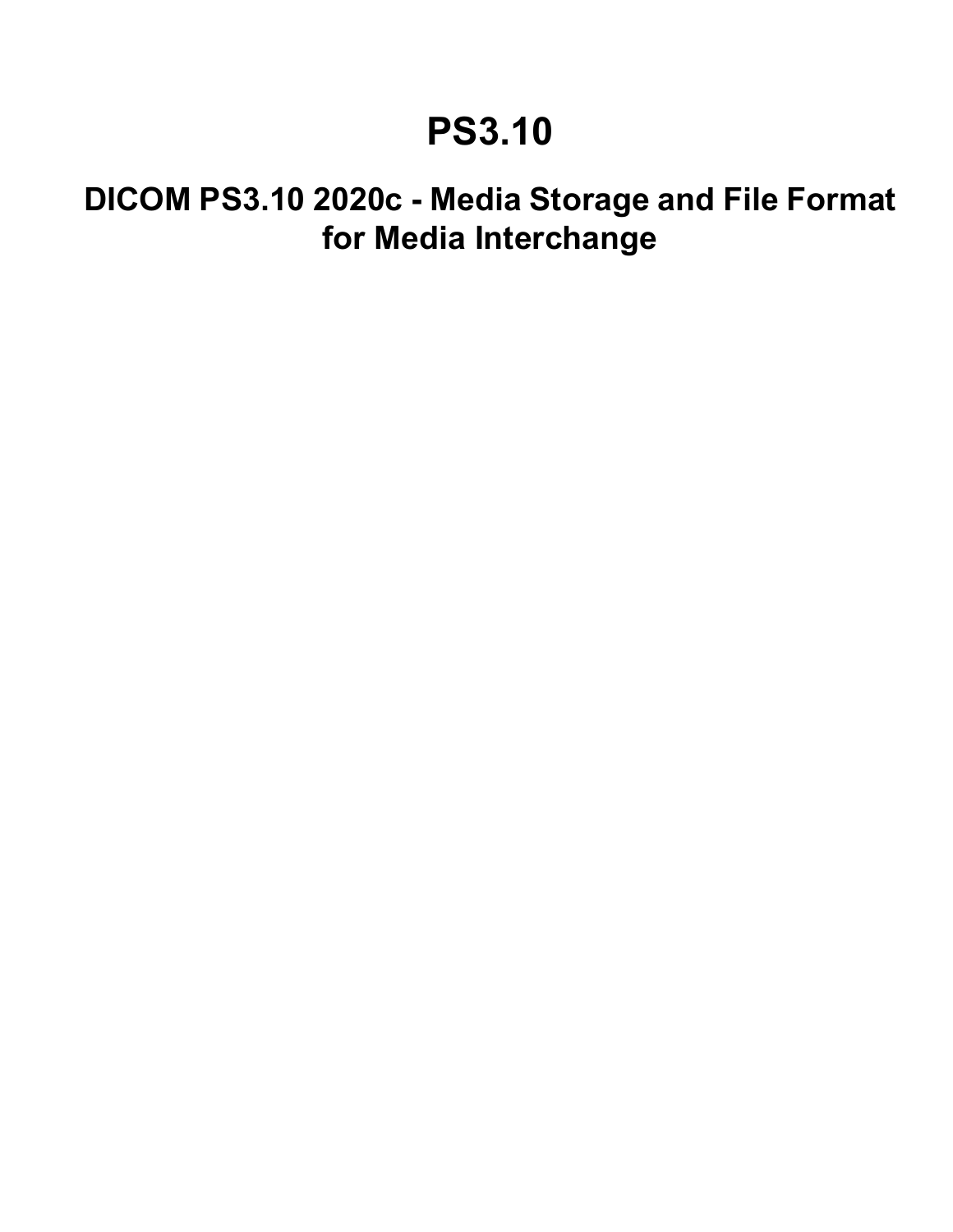## **PS3.10: DICOM PS3.10 2020c - Media Storage and File Format for Media Interchange**

Copyright © 2020 NEMA

A DICOM® publication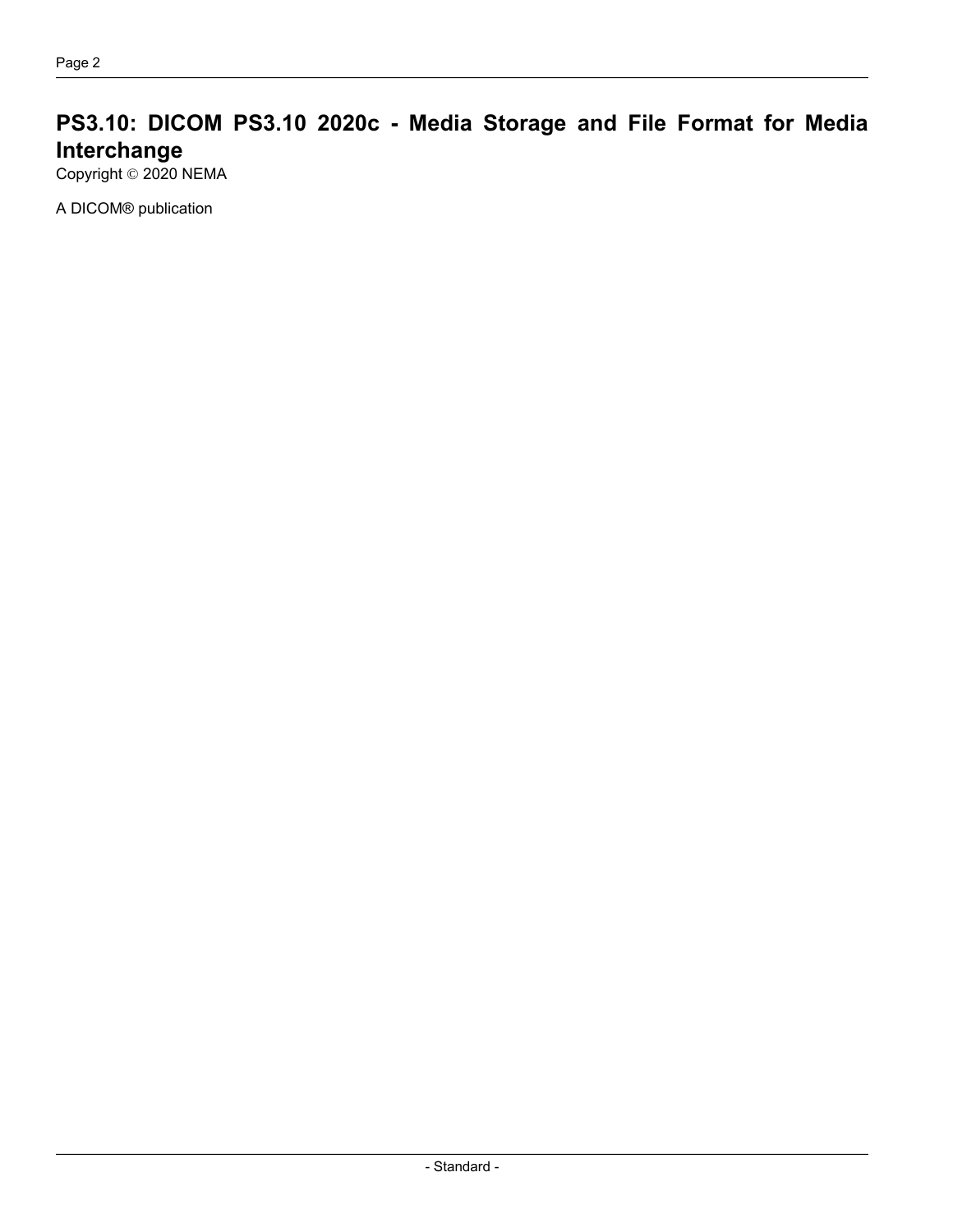## **Table of Contents**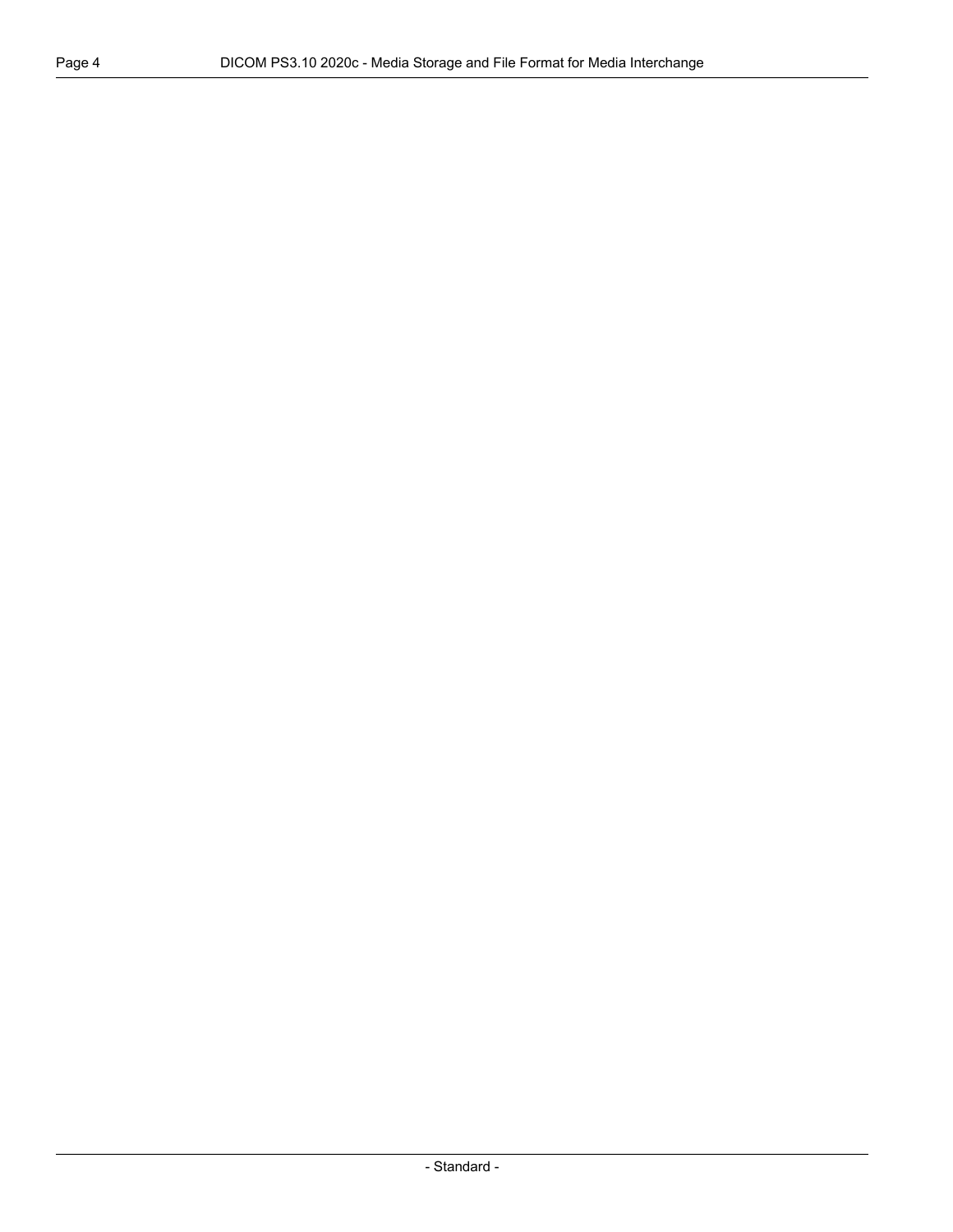## **List of Figures**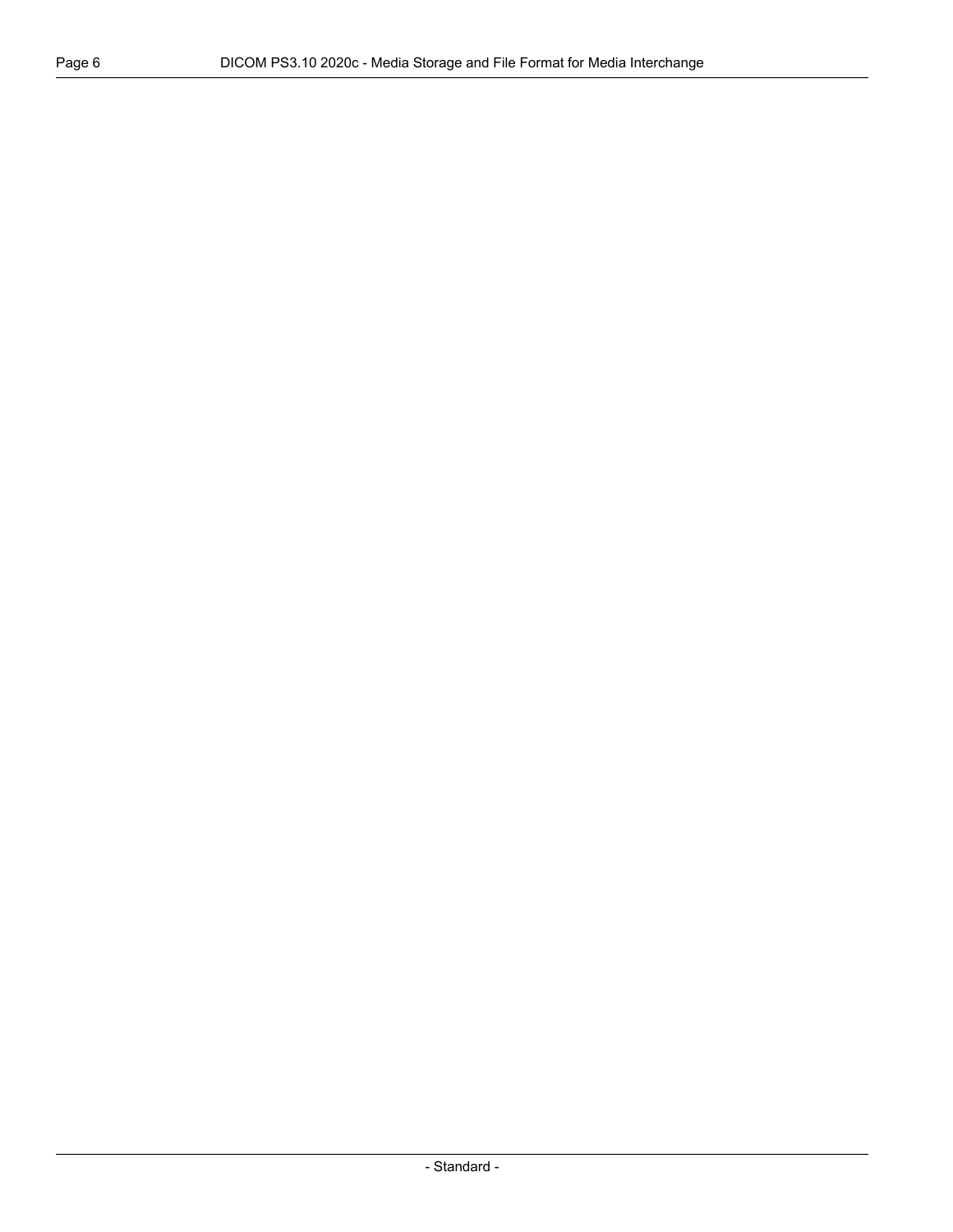## **List of Tables**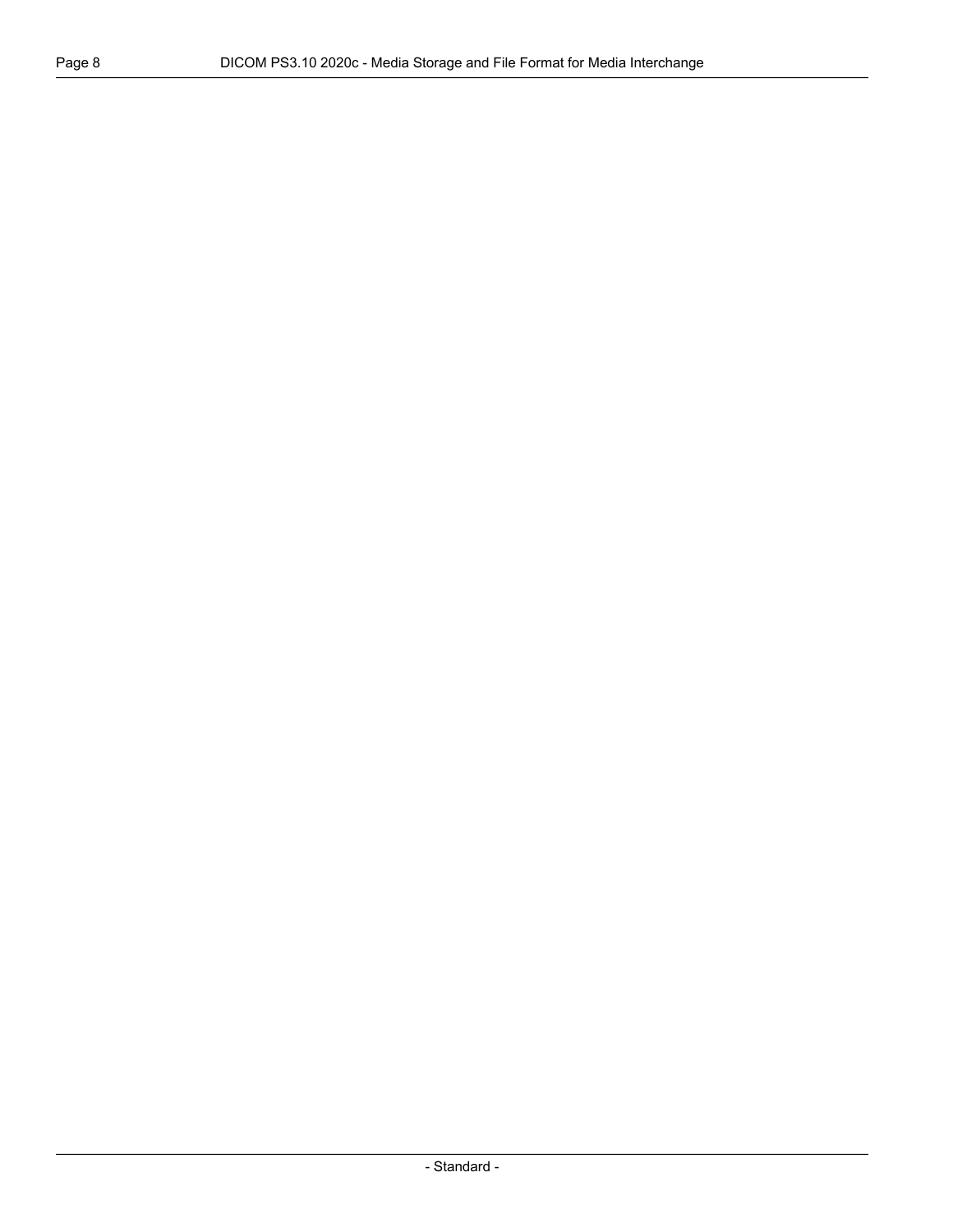## <span id="page-8-0"></span>**Notice and Disclaimer**

The information in this publication was considered technically sound by the consensus of persons engaged in the development and approval of the document at the time it was developed. Consensus does not necessarily mean that there is unanimous agreement among every person participating in the development of this document.

NEMA standards and guideline publications, of which the document contained herein is one, are developed through a voluntary consensus standards development process. This process brings together volunteers and/or seeks out the views of persons who have an interest in the topic covered by this publication. While NEMA administers the process and establishes rules to promote fairness in the development of consensus, it does not write the document and it does not independently test, evaluate, or verify the accuracy or completeness of any information or the soundness of any judgments contained in its standards and guideline publications.

NEMA disclaims liability for any personal injury, property, or other damages of any nature whatsoever, whether special, indirect, consequential, or compensatory, directly or indirectly resulting from the publication, use of, application, or reliance on this document. NEMA disclaims and makes no guaranty or warranty, expressed or implied, as to the accuracy or completeness of any information published herein, and disclaims and makes no warranty that the information in this document will fulfill any of your particular purposes or needs. NEMA does not undertake to guarantee the performance of any individual manufacturer or seller's products or services by virtue of this standard or guide.

In publishing and making this document available, NEMA is not undertaking to render professional or other services for or on behalf of any person or entity, nor is NEMA undertaking to perform any duty owed by any person or entity to someone else. Anyone using this document should rely on his or her own independent judgment or, as appropriate, seek the advice of a competent professional in determining the exercise of reasonable care in any given circumstances. Information and other standards on the topic covered by this publication may be available from other sources, which the user may wish to consult for additional views or information not covered by this publication.

NEMA has no power, nor does it undertake to police or enforce compliance with the contents of this document. NEMA does not cer tify, test, or inspect products, designs, or installations for safety or health purposes. Any certification or other statement of compliance with any health or safety-related information in this document shall not be attributable to NEMA and is solely the responsibility of the certifier or maker of the statement.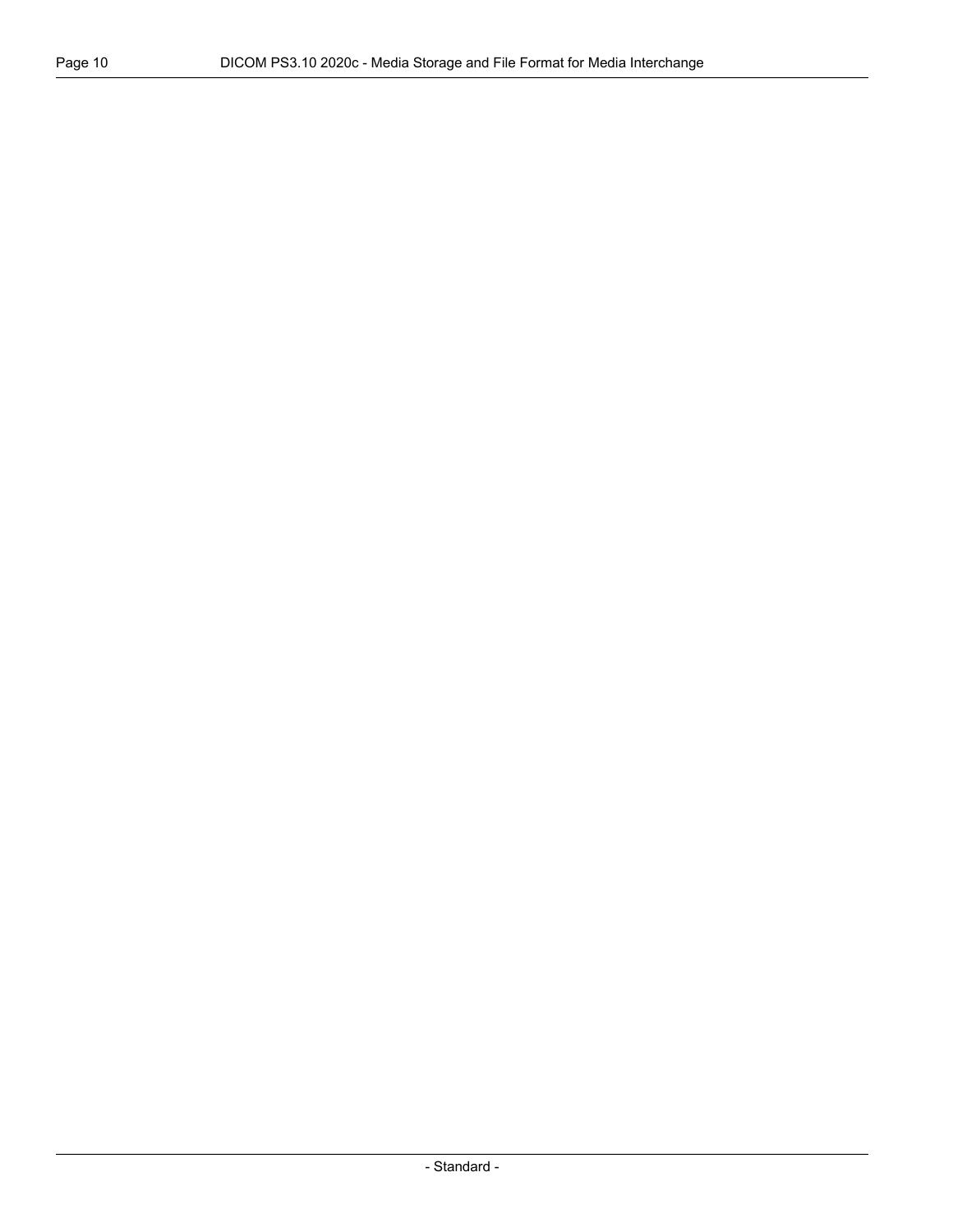## <span id="page-10-0"></span>**Foreword**

This DICOM Standard was developed according to the procedures of the DICOM Standards Committee.

The DICOM Standard is structured as a multi-part document using the guidelines established in [ISO/IEC [Directives,](#page-14-2) Part 2].

DICOM® is the registered trademark of the National Electrical Manufacturers Association for its standards publications relating to di gital communications of medical information, all rights reserved.

HL7® and CDA® are the registered trademarks of Health Level Seven International, all rights reserved.

SNOMED®, SNOMED Clinical Terms®, SNOMED CT® are the registered trademarks of the International Health Terminology Standards Development Organisation (IHTSDO), all rights reserved.

LOINC® is the registered trademark of Regenstrief Institute, Inc, all rights reserved.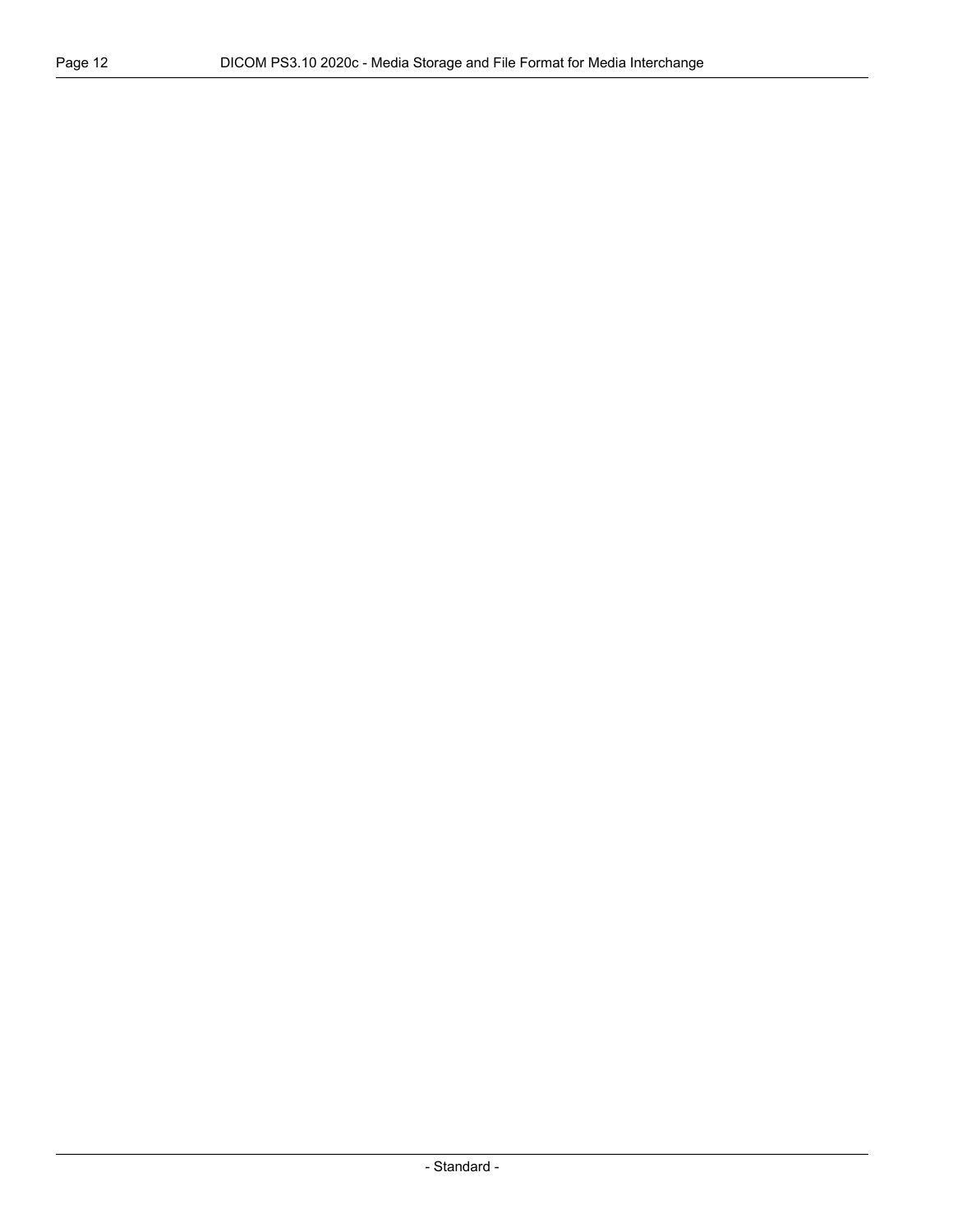## <span id="page-12-0"></span>**1 Scope and Field of Application**

This Part of the DICOM Standard specifies a general model for the storage of Medical Imaging information on removable media. The purpose of this Part is to provide a framework allowing the interchange of various types of medical images and related information on a broad range of physical storage media.

This Part specifies:

- a. a layered model for the storage of medical images and related information on storage media. This model introduces the concept of Media Storage Application Profiles, which specify application specific subsets of the DICOM Standard to which a Media Storage implementation may claim conformance. Such a conformance applies only to the writing, reading and updating of the content of storage media. Specific Application Profiles are not included in this Part but in [PS3.11](part11.pdf#PS3.11);
- b. a DICOM File Format supporting the encapsulation of any Information Object Definition;
- c. a Secure DICOM File Format supporting the encapsulation of a DICOM File Format in a cryptographic envelope;
- d. a DICOM File Service providing independence from the underlying media format and physical media. The policies specific to the DICOMDIR file used to store the Media Storage Directory Service/Object Pair Class are also addressed.

This Part is related to other parts of the DICOM Standard in that:

- [PS3.2](part02.pdf#PS3.2), Conformance, specifies the requirements that shall be met to achieve DICOM Conformance in Media Storage;
- [PS3.3](part03.pdf#PS3.3), Information Object Definitions, specifies a number of Information Object Definitions (e.g., various types of images) that may be used in conjunction with this Part;
- [PS3.4](part04.pdf#PS3.4), builds upon this Part to define the Media Storage Service Class;
- [PS3.5](part05.pdf#PS3.5), Data Structure and Encoding, addresses the encoding rules necessary to construct a Data Set that is encapsulated in a file as specified in this Part;
- [PS3.6](part06.pdf#PS3.6), Data Dictionary, contains a registry by Tag of all Data Elements related to the Attributes of Information Objects defined in [PS3.3](part03.pdf#PS3.3). This index includes the Value Representation and Value Multiplicity for each Data Element;
- [PS3.11](part11.pdf#PS3.11), Media Storage Application Profiles standardizes a number of choices related to a specific clinical need (selection of a Physical Medium and Media Format as well as specific Service/Object Pair Classes). It aims at facilitating the interoperability between implementations that claim conformance to the same Application Profile. [PS3.11](part11.pdf#PS3.11) is intended to be extended as the clinical needs for Media Storage Interchange evolve;
- [PS3.12](part12.pdf#PS3.12), Media Formats and Physical Media for Data Interchange, defines a number of selected Physical Medium and corresponding Media Formats. These Media Formats and Physical Medium selections are referenced by one or more of the Application Profiles of [PS3.11](part11.pdf#PS3.11). [PS3.12](part12.pdf#PS3.12) is intended to be extended as the technologies related to Physical Medium evolve.
- [PS3.15](part15.pdf#PS3.15), Security Profiles defines a number of profiles for use with Secure DICOM Media Storage Application Profiles. The Media Storage Security Profiles specify the cryptographic techniques to be used for each Secure DICOM File in a Secure Media Storage Application Profile.

PS3.10 lays a foundation for open Media Interchange by standardizing an overall architecture and addressing some of the major barriers to interoperability: the definition of a DICOM File Format, a DICOM File Service and the policies associated with a Media Storage Directory structure.

Note

[PS3.3](part03.pdf#PS3.3) specifies a general medical imaging Basic Directory Information Object Definition and [PS3.4](part04.pdf#PS3.4) specifies the corresponding Media Storage Directory SOP Class that is a member of the Media Storage Service Class.

Adherence to the provisions of PS3.10 by implementations reading, writing or updating Storage Media represents a key foundation for open Storage Media Interchange. However, it is only with the selection of standard Physical Media and corresponding Media Formats in [PS3.12](part12.pdf#PS3.12) and the use of specific Application Profiles in [PS3.11](part11.pdf#PS3.11) that effective Media Storage Interchange interoperability is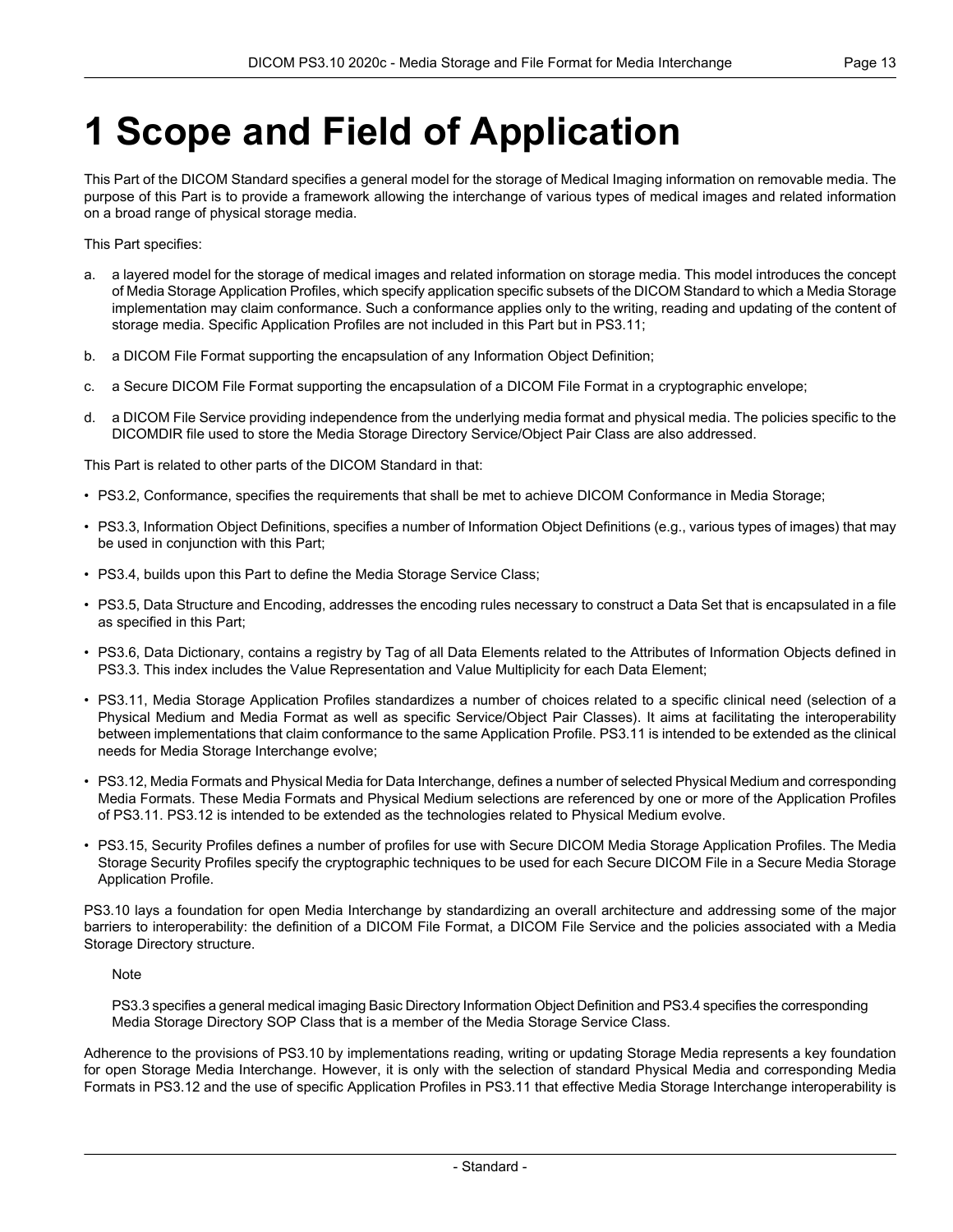achieved. Therefore, claiming conformance to PS3.10 only, is not a valid DICOM Conformance Statement. DICOM Media Storage Conformance shall be made in relation to a [PS3.11](part11.pdf#PS3.11) Application Profile according to the framework defined by [PS3.2.](part02.pdf#PS3.2)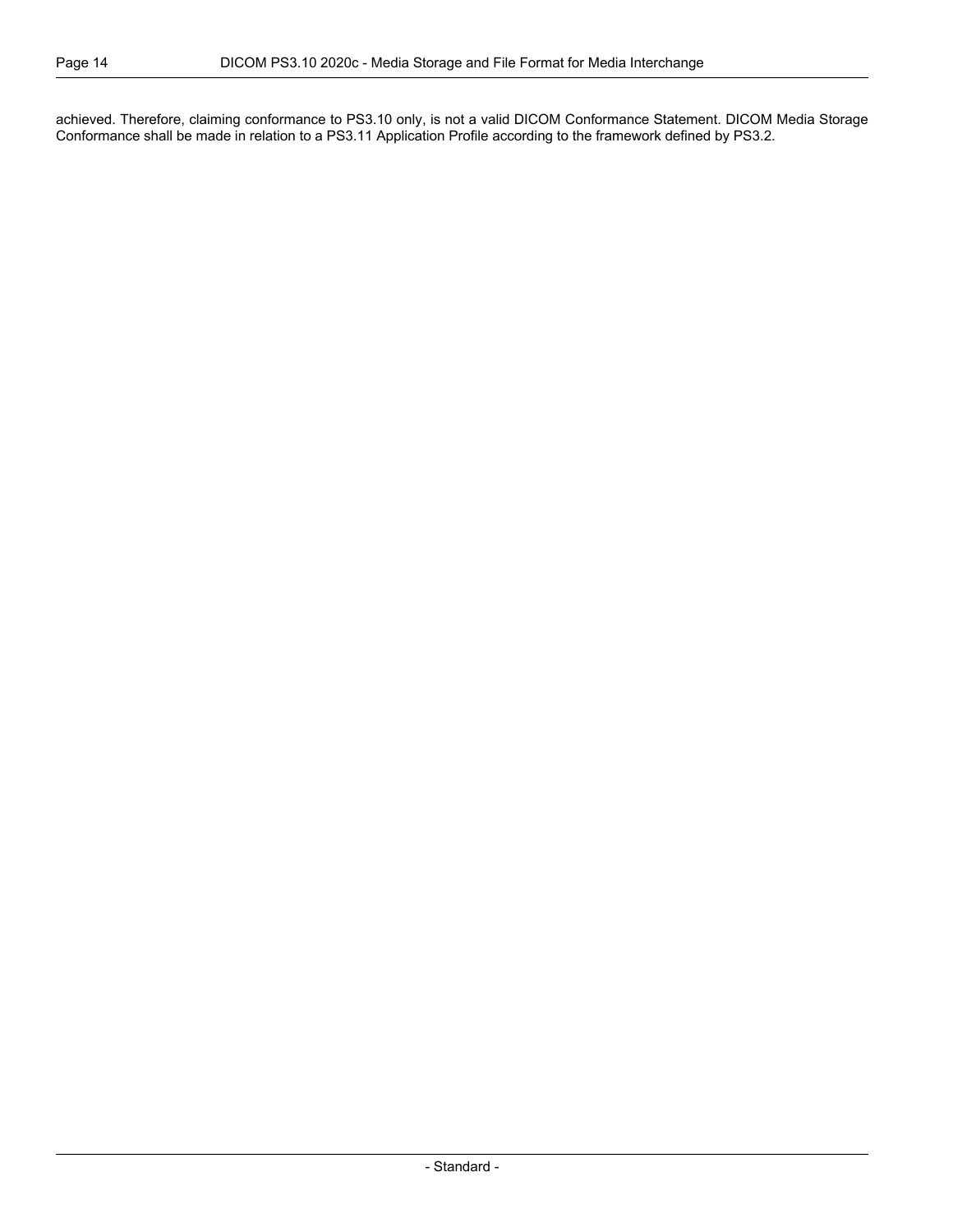# <span id="page-14-0"></span>**2 References**

### <span id="page-14-1"></span>**2.1 Normative References**

The following standards contain provisions that, through reference in this text, constitute provisions of this Standard. At the time of publication, the editions indicated were valid. All standards are subject to revision, and parties to agreements based on this Standard are encouraged to investigate the possibilities of applying the most recent editions of the standards indicated below.

- <span id="page-14-3"></span><span id="page-14-2"></span>[ISO/IEC Directives, Part 2] ISO/IEC. 2016/05. 7.0. *Rules for the structure and drafting of International Standards*. [http://www.iec.ch/](http://www.iec.ch/members_experts/refdocs/iec/isoiecdir-2%7Bed7.0%7Den.pdf) [members\\_experts/refdocs/iec/isoiecdir-2%7Bed7.0%7Den.pdf](http://www.iec.ch/members_experts/refdocs/iec/isoiecdir-2%7Bed7.0%7Den.pdf) .
- <span id="page-14-4"></span>[ISO 7498-1] ISO. 1994. *Information Processing Systems - Open Systems Interconnection - Basic Reference Model*.
- <span id="page-14-5"></span>[ISO 7498-2] ISO. 1989. Information processing systems - Open Systems Interconnection - Basic reference Model - Part 2: Security *Architecture*.
- <span id="page-14-6"></span>[ISO/TR 8509] ISO. *Information Processing Systems - Open Systems Interconnection - Service Conventions*. *ISO/TR 8509 has been withdrawn. See ISO/IEC 2382-26:1993 Information technology - Vocabulary - Part 26: Open systems interconnection* .
- [ISO 8822] ISO. 1988. *Information processing systems - Open Systems Interconnection - Connection oriented presentation service definition*.
- [ISO/IEC 8859-1] ISO/IEC. 1987. Information processing 8-bit single-byte coded graphic character sets Part 1: Latin alphabet No. *1*.
- [RFC2557] IETF. March 1999. *MIME Encapsulation of Aggregate Documents, such as HTML (MHTML)*. [http://tools.ietf.org/html/](http://tools.ietf.org/html/rfc2557) [rfc2557](http://tools.ietf.org/html/rfc2557) .

[RFC3369] IETF. August 2002. *Cryptographic Message Syntax*. <http://tools.ietf.org/html/rfc3369> .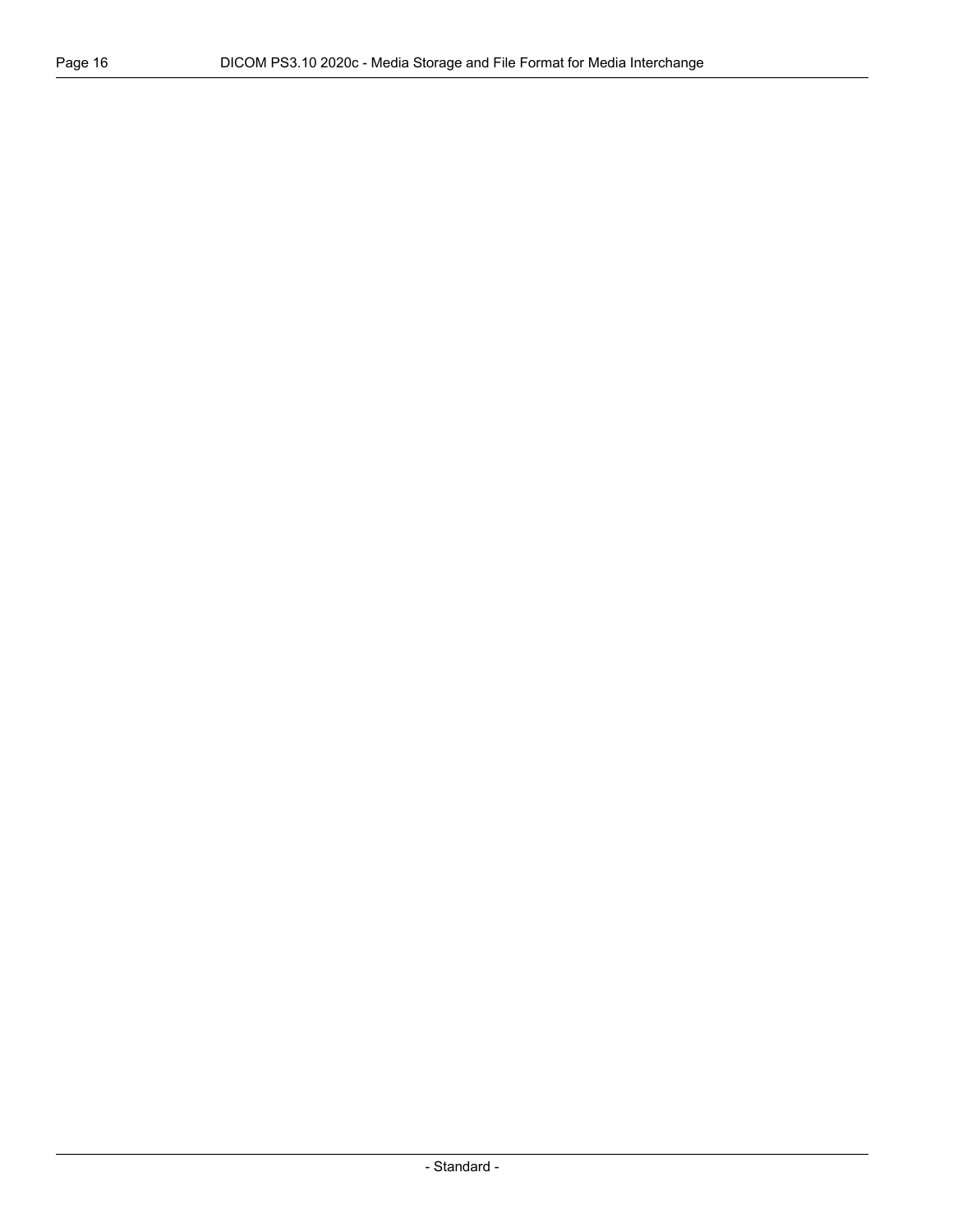## <span id="page-16-0"></span>**3 Definitions**

For the purposes of this Standard the following definitions apply.

### **3.1 Reference Model Definitions**

This Part of the Standard use of the following terms defined in [ISO [7498-1\]](#page-14-3) and [ISO [7498-2\]](#page-14-4):

| <b>Application Entity</b>  | See [ISO 7498-1].                                                                                                                           |
|----------------------------|---------------------------------------------------------------------------------------------------------------------------------------------|
| <b>Application Process</b> | See [ISO 7498-1].                                                                                                                           |
| Service                    | See [ISO 7498-1].                                                                                                                           |
| <b>Transfer Syntax</b>     | See [ISO 7498-1].                                                                                                                           |
| Data Confidentiality       | See [ISO 7498-2].                                                                                                                           |
|                            | Note                                                                                                                                        |
|                            | The definition is "the property that information is not made available or disclosed to<br>unauthorized individuals, entities or processes." |
| Data Origin Authentication | See [ISO 7498-2].                                                                                                                           |
|                            | Note                                                                                                                                        |
|                            | The definition is "the corroboration that the source of data received is as claimed."                                                       |
| Data Integrity             | See [ISO 7498-2].                                                                                                                           |
|                            | Note                                                                                                                                        |
|                            | The definition is "the property that data has not been altered or destroyed in an<br>unauthorized manner."                                  |

### **3.2 Service Conventions Definitions**

This Part of the Standard makes use of the following terms defined in [\[ISO/TR](#page-14-5) 8509]:

| Service Provider | See [ISO/TR 8509]. |
|------------------|--------------------|
|                  |                    |

Service User See [\[ISO/TR](#page-14-5) 8509].

## **3.3 Presentation Service Definitions**

This Part of the Standard makes use of the following terms defined in [ISO [8822\]](#page-14-6):

| <b>Abstract Syntax</b> | See [ISO 8822]. |
|------------------------|-----------------|
| Abstract Syntax Name   | See [ISO 8822]. |

### **3.4 DICOM Introduction and Overview Definitions**

This Part of the Standard makes use of the following terms defined in [PS3.1:](part01.pdf#PS3.1)

| Attribute                                | Attribute.                             |
|------------------------------------------|----------------------------------------|
| Service-Object Pair Class (SOP<br>Class) | Service-Object Pair Class (SOP Class). |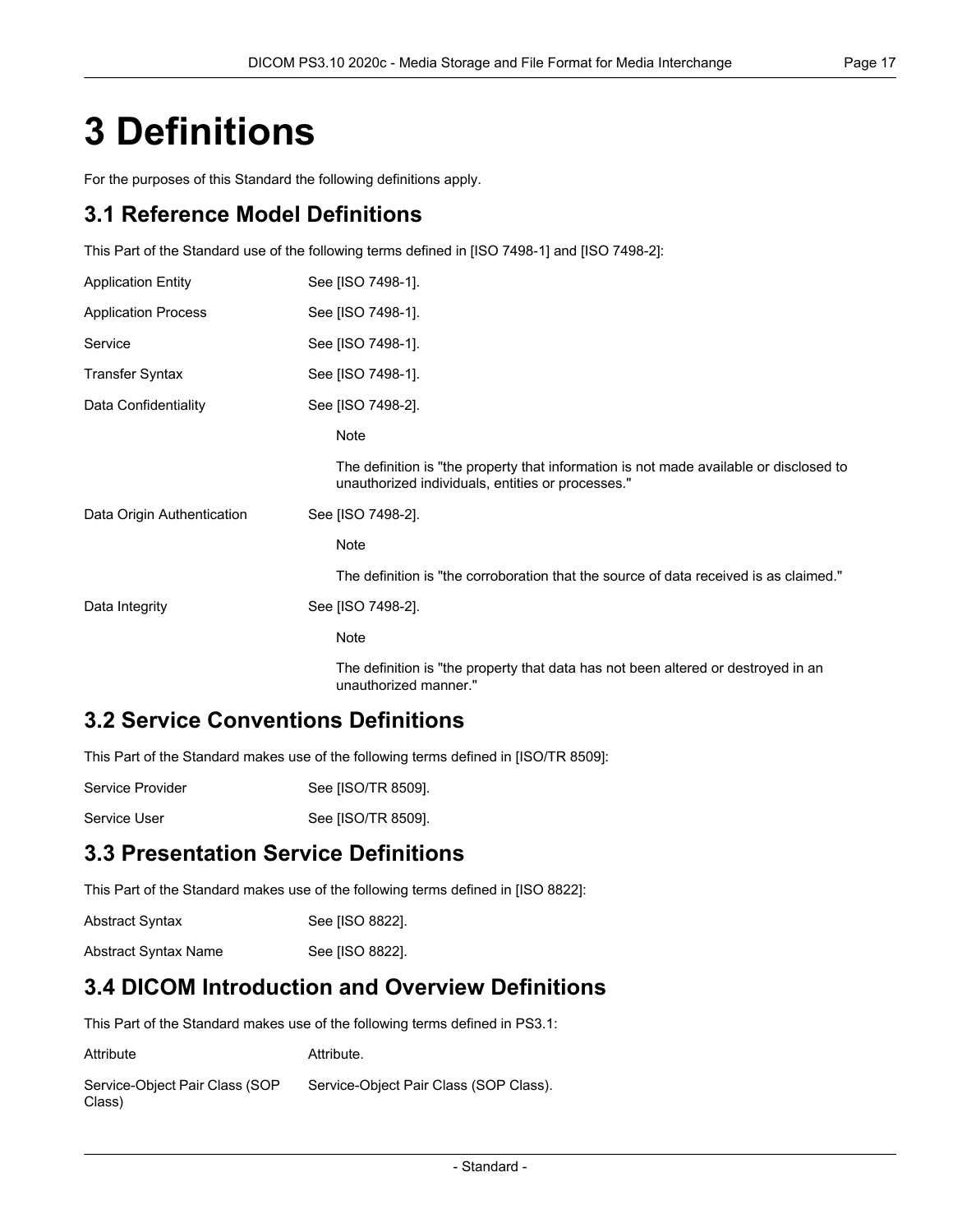## **3.5 DICOM Information Object Definitions**

This Part of the Standard makes use of the following terms defined in [PS3.3:](part03.pdf#PS3.3)

Information Object Definition (IOD) [Information](part03.pdf#glossentry_InformationObjectDefinition) Object Definition.

## **3.6 DICOM Data Structure and Encoding Definitions**

This Part of the Standard makes use of the following terms defined in [PS3.5:](part05.pdf#PS3.5)

| Data Element         | Data Element.              |
|----------------------|----------------------------|
| Data Set             | Data Set.                  |
| Data Element Type    | Data Element Type.         |
| Value                | Value.                     |
| Value Multiplicity   | Value Multiplicity (VM).   |
| Value Representation | Value Representation (VR). |

## **3.7 DICOM Message Exchange Definitions**

This Part of the Standard makes use of the following terms defined in [PS3.7:](part07.pdf#PS3.7)

| Service Object Pair Instance<br>(SOP Instance) | Service-Object Pair Instance (SOP Instance). |
|------------------------------------------------|----------------------------------------------|
| Implementation Class UID                       | Implementation Class UID.                    |

## **3.8 DICOM Media Storage and File Format Definitions**

The following definitions are commonly used in this Part of the Standard:

| <b>Application Profile</b> | A Media Storage Application Profile defines a selection of choices at the various layers of the<br>DICOM Media Storage Model that are applicable to a specific need or context in which the media<br>interchange is intended to be performed.                                              |
|----------------------------|--------------------------------------------------------------------------------------------------------------------------------------------------------------------------------------------------------------------------------------------------------------------------------------------|
| <b>DICOM File Service</b>  | The DICOM File Service specifies a minimum abstract view of files to be provided by the Media<br>Format Layer. Constraining access to the content of files by the Application Entities through such<br>a DICOM File Service boundary ensures Media Format and Physical Media independence. |
| <b>DICOM File</b>          | A DICOM File is a File with a content formatted according to the requirements of this Part of the<br>DICOM Standard. In particular such files shall contain, the File Meta Information and a properly<br>formatted Data Set.                                                               |
| <b>DICOMDIR File</b>       | A unique and mandatory DICOM File within a File-set that contains the Media Storage Directory<br>SOP Class. This File is given a single component File ID, DICOMDIR.                                                                                                                       |
| File                       | A File is an ordered string of zero or more bytes, where the first byte is at the beginning of the<br>file and the last byte at the end of the File. Files are identified by a unique File ID and may by<br>written, read and/or deleted.                                                  |
| File ID                    | Files are identified by a File ID that is unique within the context of the File-set they belong to. A<br>set of ordered File ID Components (up to a maximum of eight) forms a File ID.                                                                                                     |
| File ID Component          | A string of one to eight characters of a defined character set.                                                                                                                                                                                                                            |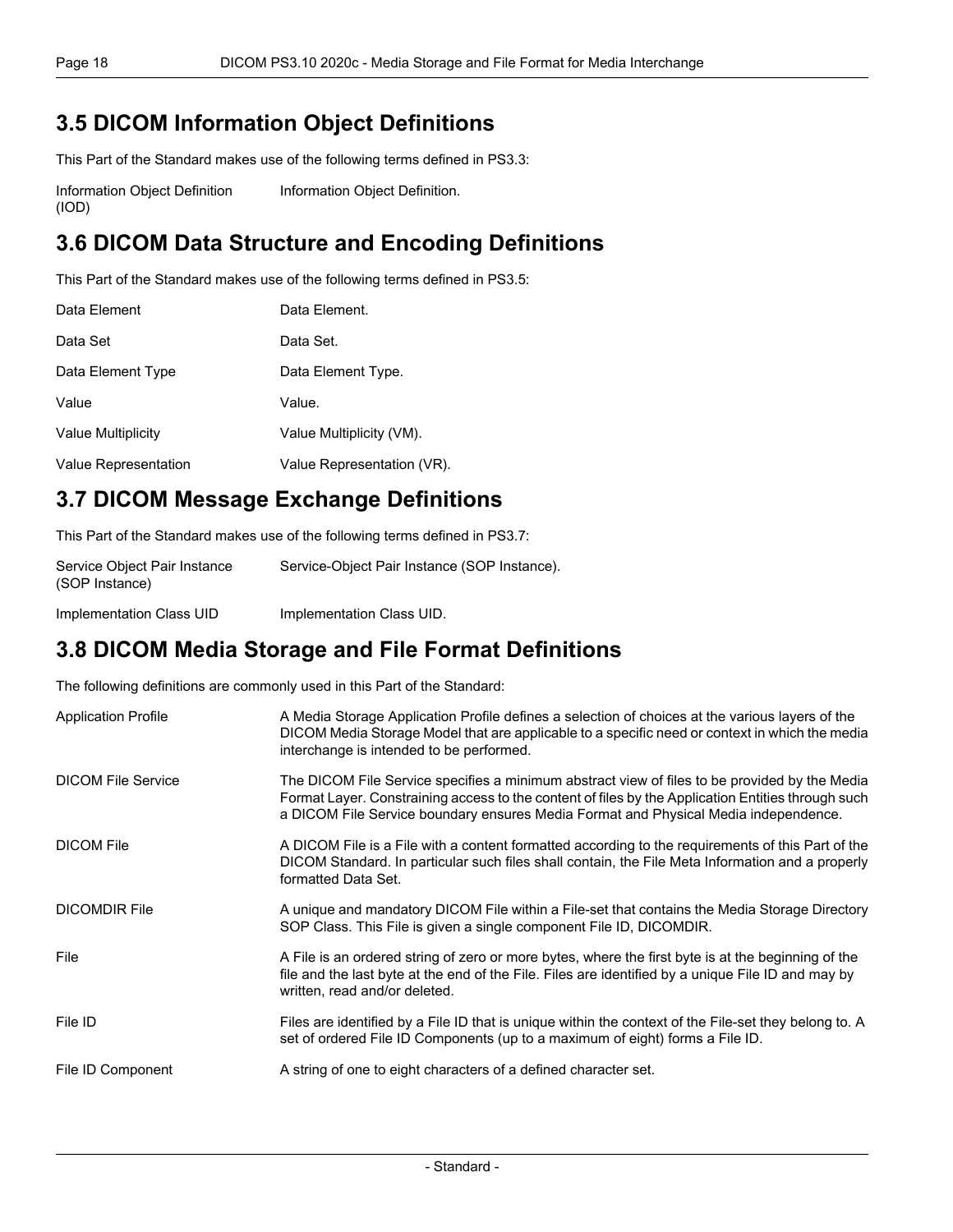| File Meta Information                              | The File Meta Information includes identifying information on the encapsulated Data Set. It is a<br>mandatory header at the beginning of every DICOM File.                                                                                                       |
|----------------------------------------------------|------------------------------------------------------------------------------------------------------------------------------------------------------------------------------------------------------------------------------------------------------------------|
| File-set                                           | A File-set is a collection of DICOM Files (and possibly non-DICOM Files) that share a common<br>naming space within which File IDs are unique.                                                                                                                   |
| <b>File-set Creator</b>                            | An Application Entity that creates the DICOMDIR File (see Section 8.6) and zero or more DICOM<br>Files.                                                                                                                                                          |
| File-set Reader                                    | An Application Entity that accesses one or more files in a File-set.                                                                                                                                                                                             |
| File-set Updater                                   | An Application Entity that accesses Files, creates additional Files, or deletes existing Files in a<br>File-set. A File-set Updater makes the appropriate alterations to the DICOMDIR file reflecting the<br>additions or deletions.                             |
| <b>DICOM File Format</b>                           | The DICOM File Format provides a means to encapsulate in a File the Data Set representing a<br>SOP Instance related to a DICOM Information Object.                                                                                                               |
| Media Format                                       | Data structures and associated policies that organize the bit streams defined by the Physical<br>Media format into data file structures and associated file directories.                                                                                         |
| Media Storage Model                                | The DICOM Media Storage Model pertains to the data structures used at different layers to<br>achieve interoperability through media interchange.                                                                                                                 |
| Media Storage Services                             | DICOM Media Storage Services define a set of operations with media that facilitate storage to<br>and retrieval from the media of DICOM SOP Instances.                                                                                                            |
| <b>Physical Media</b>                              | A piece of material with recording capabilities for streams of bits. Characteristics of a Physical<br>Media include form factor, mechanical characteristics, recording properties and rules for recording<br>and organizing bit streams in accessible structures |
| Secure DICOM File                                  | A DICOM File that is encapsulated with the Cryptographic Message Syntax specified in RFC2630.                                                                                                                                                                    |
| Secure File-set                                    | A File-set in which all DICOM Files are Secure DICOM Files.                                                                                                                                                                                                      |
| Secure Media Storage<br><b>Application Profile</b> | A DICOM Media Storage Application Profile that requires a Secure File-set.                                                                                                                                                                                       |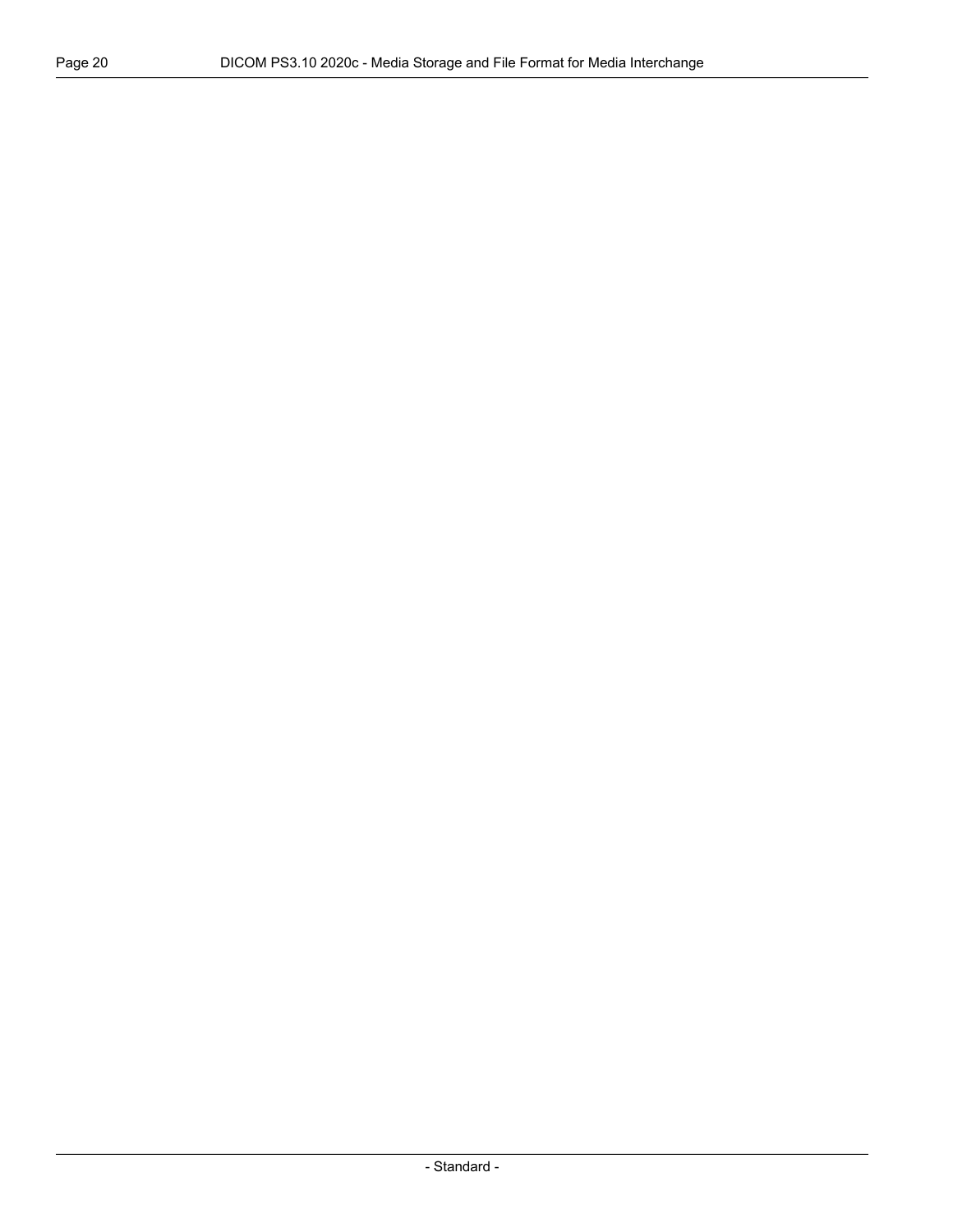# <span id="page-20-0"></span>**4 Symbols and Abbreviations**

The following symbols and abbreviations are used in this Part of the Standard.

| <b>ACC</b>        | American College of Cardiology                                                   |
|-------------------|----------------------------------------------------------------------------------|
| <b>ACR</b>        | American College of Radiology                                                    |
| <b>ASCII</b>      | American Standard Code for Information Interchange                               |
| AE                | <b>Application Entity</b>                                                        |
| <b>ANSI</b>       | American National Standards Institute                                            |
| <b>CEN/TC/251</b> | Comite Europeen de Normalisation - Technical Committee 251 - Medical Informatics |
| <b>DICOM</b>      | Digital Imaging and Communications in Medicine                                   |
| <b>FSC</b>        | <b>File-set Creator</b>                                                          |
| <b>FSR</b>        | File-set Reader                                                                  |
| <b>FSU</b>        | File-set Updater                                                                 |
| HL7               | Health Level 7                                                                   |
| <b>HTML</b>       | Hypertext Transfer Markup Language                                               |
| <b>IEEE</b>       | Institute of Electrical and Electronics Engineers                                |
| <b>ISO</b>        | International Standards Organization                                             |
| ID                | <b>Identifier</b>                                                                |
| <b>IOD</b>        | Information Object Definition                                                    |
| <b>JIRA</b>       | Japan Medical Imaging and Radiological Systems Industries Association            |
| MIME              | Multipurpose Internet Mail Extensions                                            |
| <b>NEMA</b>       | National Electrical Manufacturers Association                                    |
| OSI               | Open Systems Interconnection                                                     |
| <b>SOP</b>        | Service-Object Pair                                                              |
| <b>TCP/IP</b>     | <b>Transmission Control Protocol/Internet Protocol</b>                           |
| <b>UID</b>        | Unique Identifier                                                                |
| VR                | Value Representation                                                             |
| <b>XML</b>        | Extensible Markup Language                                                       |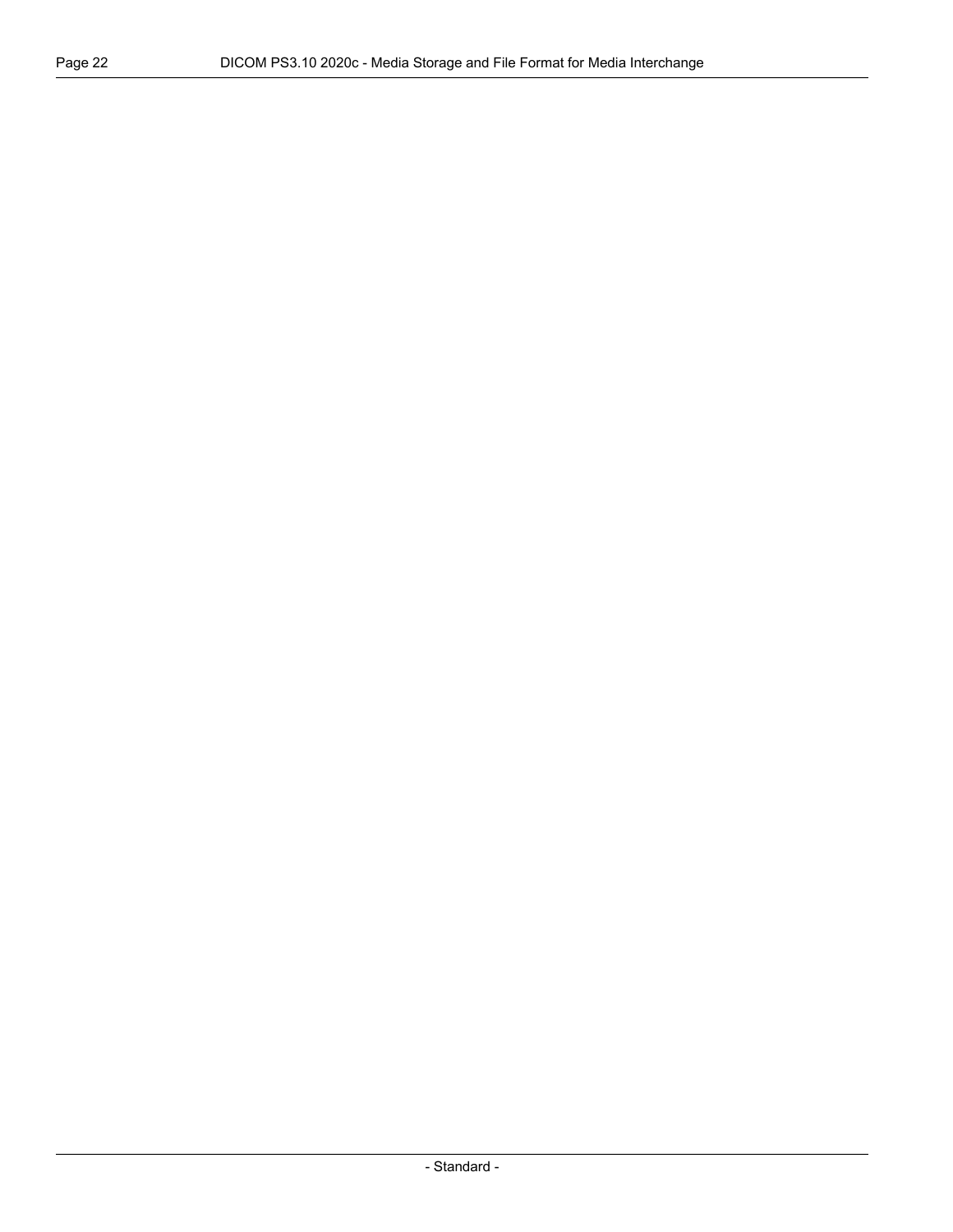# <span id="page-22-0"></span>**5 Conventions**

Words are capitalized in this document to help the reader understand that these words have been previously defined in Section 3 of this document and are to be interpreted with that meaning.

A Tag is represented as (gggg,eeee), where gggg equates to the Group Number and eeee equates to the Element Number within that Group. Tags are represented in hexadecimal notation as specified in [PS3.5.](part05.pdf#PS3.5)

Attributes of File Meta Information are assigned a Type that indicates if a specific Attribute is required depending on the Media Storage Services. The following Type designations are derived from the [PS3.5](part05.pdf#PS3.5) designations but take into account the Media Storage environment:

- Type 1: Such Attributes shall be present with an explicit Value in files created by File-set Creators and File-set Updaters. They shall be supported by File-set Readers and File-set Updaters;
- Type 1C: Such Attributes shall be present with an explicit Value in Files created by File-set Creators and File-set Updaters if the specified condition is met. They shall be supported by File-set Readers and File-set Updaters;
- Type 2: Such Attributes shall be present with an explicit Value or with a zero-length Value if unknown, in Files created by File-set Creators and File-set Updaters. They shall be supported by File-set Readers and File-set Updaters;
- Type 2C: Such Attributes shall be present with an explicit Value or with a zero-length if unknown, in Files created by File-set Creators and File-set Updaters if the specified condition is met. They shall be supported by File-set Readers and File-set Updaters;
- Type 3: Such Attributes may be present with an explicit Value or a zero-length Value in Files created by File-set Creators and File set Updaters. They may be supported or ignored by File-set Readers and File-set Updaters.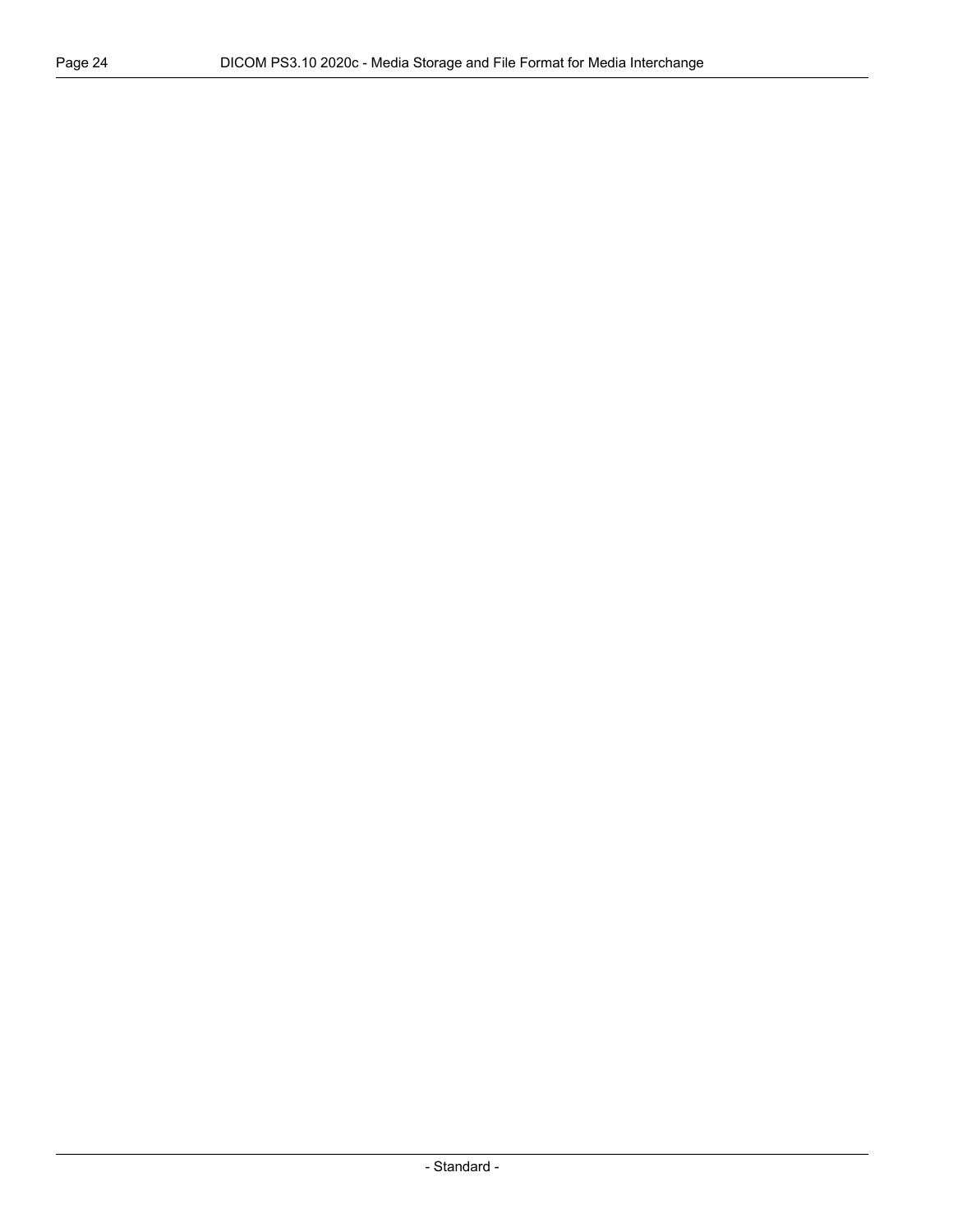## <span id="page-24-0"></span>**6 DICOM Models for Media Storage**

This section defines the DICOM Media Storage Model used by DICOM Application Entities for the purpose of communication through the interchange of removable storage media. Specifically, this Section provides a model to clarify a number of concepts for digital imaging and communications and introduces key terms used throughout the DICOM Standard. This model has been used to partition the DICOM Standard into separate parts related to storage media interchange.

## <span id="page-24-1"></span>**6.1 General DICOM Communication Model**

[Figure](part01.pdf#figure_5-1) 5-1 in PS3.1 presents the general communication model of the DICOM Standard, which spans both network (on-line) and media interchange (off-line) communication. Application Entities may utilize any of the following transport mechanisms:

- a. the DICOM Message Service and Upper Layer Service, which provides independence from specific physical networking commu nication support and protocols such as TCP/IP,
- b. the DICOM Web Service API and HTTP Service, which allows use of common hypertext and associated protocols for transport of DICOM services, or
- c. the Basic DICOM File Service, which provides access to Storage Media independently from specific physical media storage formats and file structures.

<span id="page-24-2"></span>PS3.10 describes the Basic DICOM File Service, as depicted in [Figure](#page-24-2) 6.1-1.



**Figure 6.1-1. DICOM Communication Model for Media Interchange**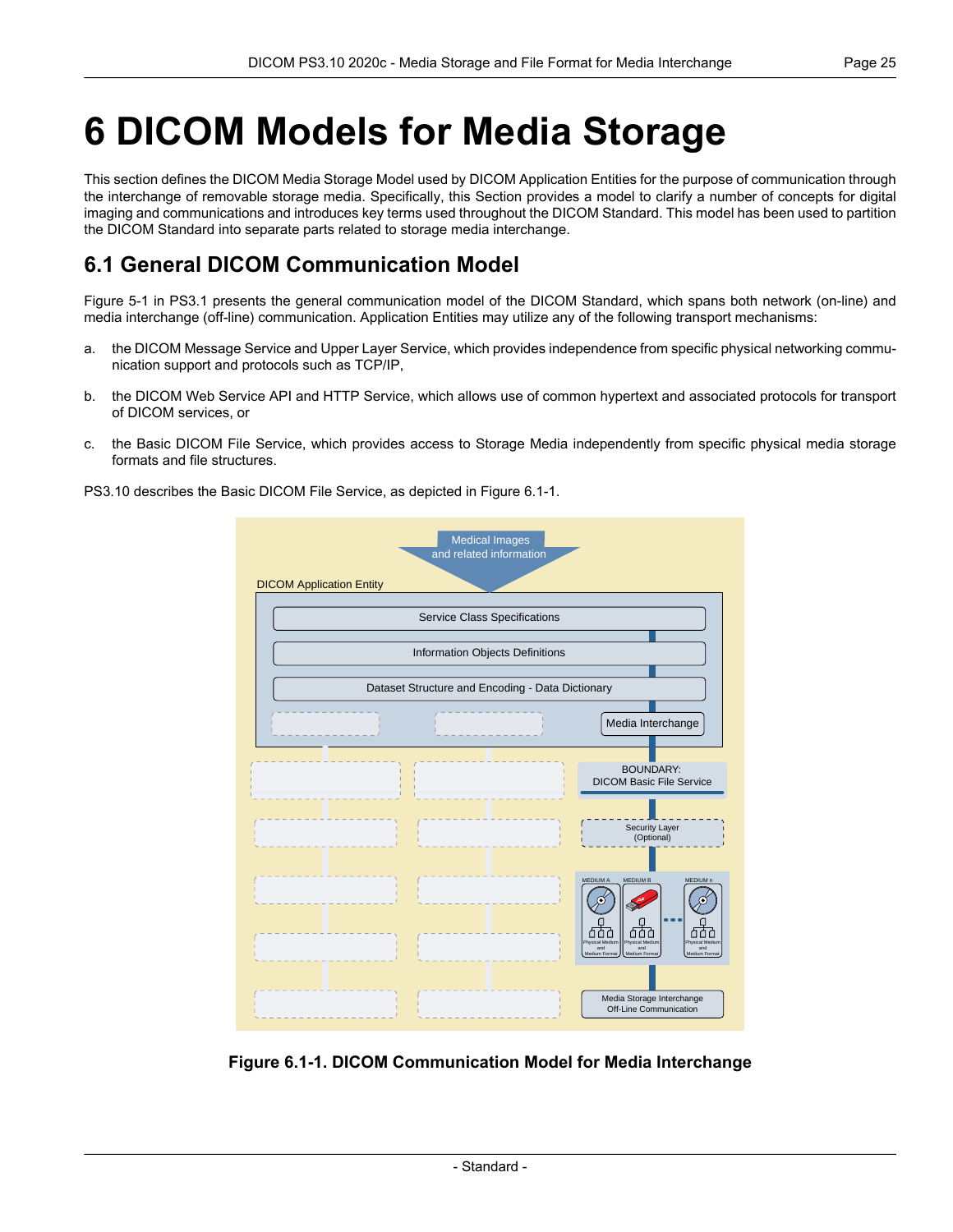### <span id="page-25-0"></span>**6.2 The DICOM Media Storage Model**

The DICOM Media Storage Model is presented by [Figure](#page-25-2) 6.2-1 and expands on the General DICOM Communication Model introduced earlier in [Section](#page-24-1) 6.1.

The DICOM Media Storage Model focuses on the aspects directly related to data interchange through removable storage media. It pertains to the data structures and associated rules used at different layers to achieve interoperability through media interchange. The Services identified in this Model are simple boundaries between functional layers.

#### Note

<span id="page-25-2"></span>It is not within the scope of this Standard to specify Application Programming Interfaces at these boundaries.

| <b>BOUNDARY: Application Services</b><br>Relies on DICOM info; Objects and Media Storage Service Classes | Abstract services providing access to the data structures of the underlying layer;                                                                                  |
|----------------------------------------------------------------------------------------------------------|---------------------------------------------------------------------------------------------------------------------------------------------------------------------|
| <b>DICOM Data Format Layer</b>                                                                           | <b>DICOM File Format</b><br><b>Basic Directory</b><br>Service / Object Pairs;<br>Application-specific<br><b>Information Objects</b><br>(e.g. Images, Results, etc.) |
| <b>BOUNDARY: DICOM File Services</b>                                                                     |                                                                                                                                                                     |
| Ensures media format and physical media independence                                                     | Abstract services providing access to the data structures of the underlying layer;                                                                                  |
| Media Format Layer<br>Data structures of a file system,<br>may be physical media-specific                | <b>MEDIUM A</b><br><b>MEDIUM B</b><br><b>MEDIUM N</b>                                                                                                               |
| <b>BOUNDARY: Physical Media Access Services</b><br>Physical Storage Media Specific                       | Abstract services providing access to the data structures of the underlying layer;                                                                                  |

**Figure 6.2-1. DICOM Media Storage Model**

<span id="page-25-1"></span>The DICOM Media Storage Model includes three layers, which are described in the following sections.

#### **6.2.1 Physical Media Layer**

Physical media characteristics are defined at the Physical Media Layer. Such characteristics include the physical media form factor, dimension, mechanical characteristics and recording properties. This Layer also defines the organization and grouping of the recorded bits.

Note

1. An example of a Physical Media Layer in the personal computer environment is the 3 1/2 inch floppy disk, double sided, high density.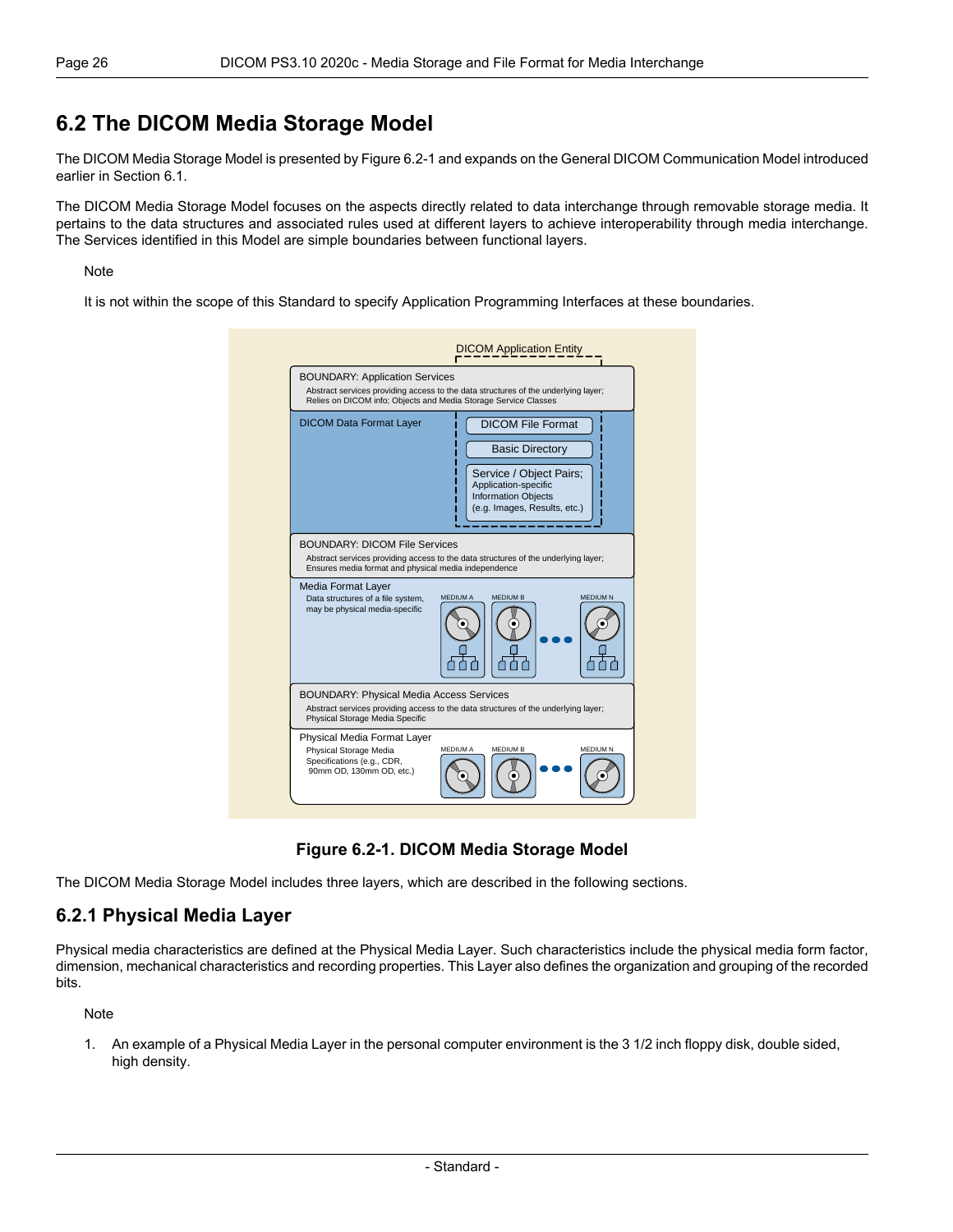2. The specification of one or more specific Physical Media for a given application is beyond the scope of this Part of the DICOM Standard. [PS3.12](part12.pdf#PS3.12) and its annexes specify several Physical Media choices. [PS3.11](part11.pdf#PS3.11) defines a number of Applic ation Profiles that select specific Physical Media depending on the requirements of specific medical imaging applications.

#### <span id="page-26-0"></span>**6.2.2 Media Format Layer**

At the Media Format Layer, Physical Media bit streams are organized into specific structures. Data file structures and associated directory structures are defined to allow efficient access and management of the physical media space.

Note

This layer is often specific to a given operating system environment. An example of such a Media Format Layer definition associated with the 3 1/2 inch floppy disk are the data structures used by the operating systems of various personal computer file systems. [PS3.12](part12.pdf#PS3.12) and its annexes specify several Media Format choices.

<span id="page-26-1"></span>Media Formats supported by the DICOM Standard are selected to support the minimum requirements specified by the DICOM File Service as specified in Section 8 of this Part. Constraining access to the File content through such a DICOM File Service ensures that the DICOM Data Format Layer is independent from Media Format and Physical Media selection.

#### **6.2.3 DICOM Data Format Layer**

The DICOM Data Format Layer includes the following elements of specification:

- a. DICOM Media Storage SOP Classes and associated Information Object Definitions;
- b. The DICOM File Format;
- c. The Secure DICOM File Format;
- d. The DICOM Media Storage Directory SOP Class;
- <span id="page-26-2"></span>e. DICOM Media Storage Application Profiles;
- f. DICOM Security Profiles for Media Storage.

#### **6.2.3.1 DICOM SOP Classes**

DICOM SOP Classes and associated Information Object Definitions (IODs) are used to convey specific medical imaging information at the Data Format Layer. Examples of such IODs are modality images, patient information, results, etc.

The use of DICOM IODs in conjunction with Media Storage Services forms a number of Media Storage Service Object Pair Classes or SOP Classes. Media Storage Services (e.g., read, write, delete, etc.) shall be performed through the DICOM File Service. The content of the resulting DICOM Files shall be formatted according to the DICOM File Format as specified below.

<span id="page-26-3"></span>[PS3.4](part04.pdf#PS3.4) defines a number of SOP Classes that may be used for Media Storage in [Annex](part04.pdf#chapter_I) I. These SOP Classes are based on DICOM Standard IODs that may be found in [PS3.3](part03.pdf#PS3.3).

The structure and encoding of a Data Set representing the data associated with a SOP Class shall follow [PS3.5.](part05.pdf#PS3.5) The specification of Transfer Syntaxes that may be used to encode such a Data Set, is also defined in [PS3.5.](part05.pdf#PS3.5)

#### **6.2.3.2 Concept of the DICOM File Format**

The encapsulation of a DICOM Data Set in a File shall follow the specifications of Section 7 of this Part. These encapsulation rules define a DICOM File Format able to contain in a File any DICOM Data Set. Files are identified by File IDs. No semantics shall be inferred from these File IDs, nor from their structure.

Note

A medical imaging application acting as a creator of a DICOM File may use semantic information to generate a File ID, but readers of DICOM files should not rely on apparent semantic content of a File ID.

Data Set encapsulation shall be based on the DICOM File Service as specified in Section 8 of this Part.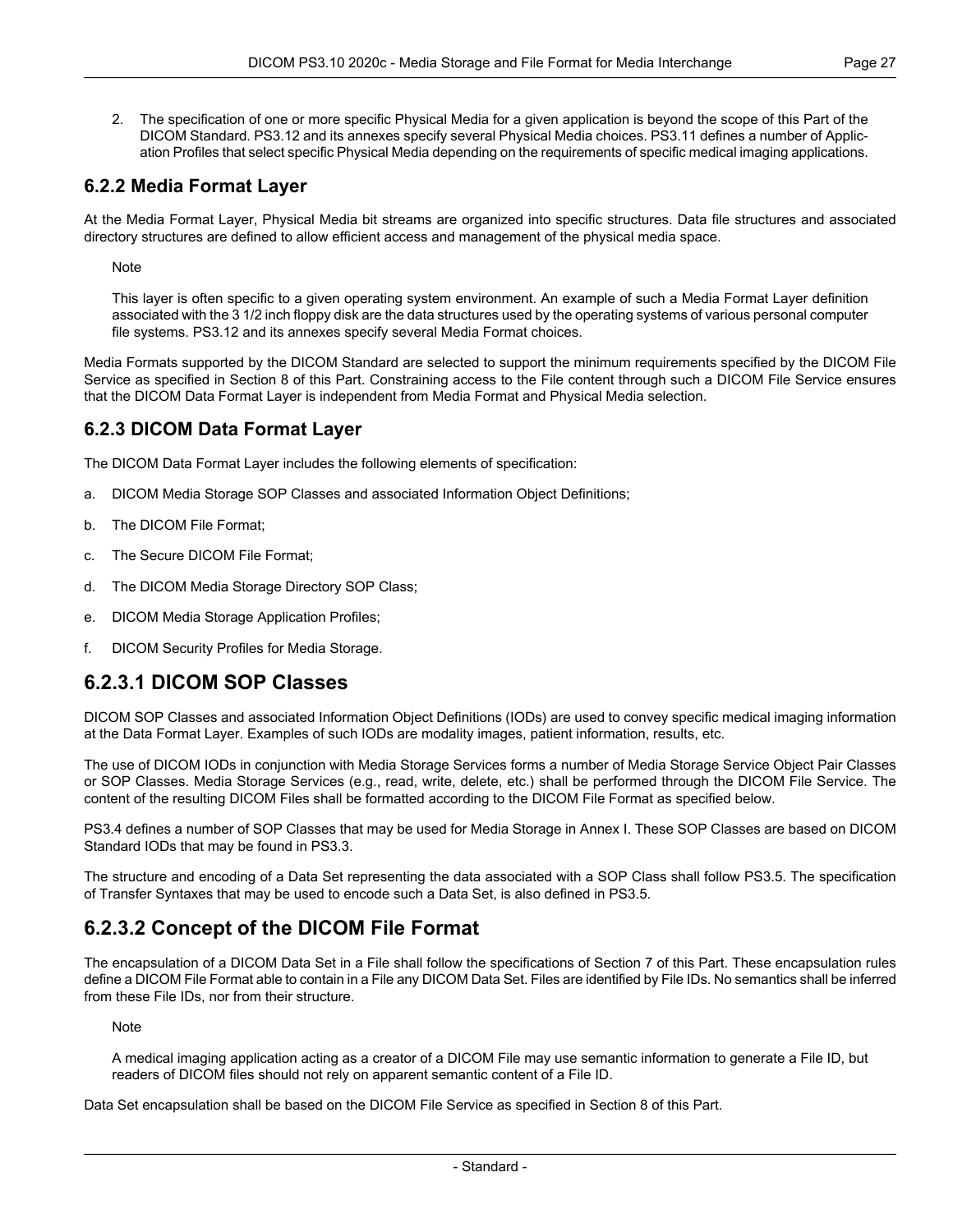#### **Note**

It is acceptable that a specific Media Format offers more file services than those specified in the DICOM File Service. Such services may be local or internal to an implementation. Their usage is beyond the scope of the DICOM Standard. However, in cases where such services are reflected in the file structures of the Media format Layer or in the Data Set encoding of an Information Object, the extension of such services in a manner that jeopardizes interoperability should not be done (e.g., File IDs longer than those specified in the DICOM File Service).

<span id="page-27-0"></span>The encapsulation of a DICOM File in a Secure DICOM File shall follow the specifications of [Section](#page-34-0) 7.4 of this Part. These encapsu lation rules define a mechanism for creating a Secure DICOM File by encapsulating an unprotected DICOM File as payload within a secure envelope.

### **6.2.3.3 DICOM Medical Information Directory**

<span id="page-27-1"></span>In addition to the DICOM Image and Image related SOP Classes (e.g., results, patients) other SOP Classes tailored for media storage may be used to provide references (or directories) based on medical information, thus facilitating access to the clinical imaging inform ation. Such a SOP Class is the Media Storage Directory SOP Class as defined in [PS3.4](part04.pdf#PS3.4). Instances of this SOP Class are conveyed in the File with a File ID of DICOMDIR.

#### **6.2.4 DICOM Media Storage Application Profiles**

A Media Storage Application Profile defines a selection of choices at the various layers of the DICOM Media Storage Model that are applicable to a specific need or context in which the media interchange is intended to be performed. Such choices are formally specified as a Media Storage Application Profile in order to ensure interoperability between implementations conforming to the same Media Storage Application Profile. It facilitates conformance statements that allow users to assess interoperability of different implementations.

Media Storage Application Profiles shall include:

- a. The description of the need addressed by the Application Profile (e.g., cardiac, echography, angiography) and its context of ap plication;
- b. The selection, at the Data Format Layer, of a number of specific IODs and associated SOP Classes. For standard DICOM SOP Classes, this shall be done by reference to [PS3.4.](part04.pdf#PS3.4) These SOP Classes, like any other DICOM SOP Classes are assigned a unique registered UID. For each SOP Class it shall be stated if its support is required or optional within the context of this profile;
- c. The selection of a specific Media Format definition. This is done by reference to [PS3.12](part12.pdf#PS3.12) that specify the selected Physical Medium, a specific associated Media Format and the mapping of this Media Format (or file system) services onto the DICOM File Service;
- d. The selection of appropriate Transfer Syntaxes;
- e. The selection of a specific Security Profile. This is done by reference to [PS3.15](part15.pdf#PS3.15) that specifies the cryptographic algorithms to be used to encapsulate the DICOM Files of the DICOM File Set into Secure DICOM Files. If a Media Storage Application Profile selects no Security Profile, then the Application Profile is unsecure and the Secure DICOM File Format shall not be used with that Application Profile;
- <span id="page-27-2"></span>f. Other choices facilitating interoperability such as specific limits (e.g., maximum file sizes, if necessary, support of options, if any).

The complete definition and structure of a Media Storage Application Profiles is specified by [PS3.11](part11.pdf#PS3.11). A number of Standard Application Profiles corresponding to different needs are included in [PS3.11](part11.pdf#PS3.11).

#### **6.2.5 Media Storage and The DICOM Standard Structure**

[Figure](#page-28-0) 6.2-2 provides an overview of the relationship between the functional areas identified by the DICOM Media Storage Model in troduced in [Section](#page-25-0) 6.2 and the various Parts of the DICOM Standard related to Media Storage. A number of Parts of the DICOM Standard are common between Network Communication and Media Interchange.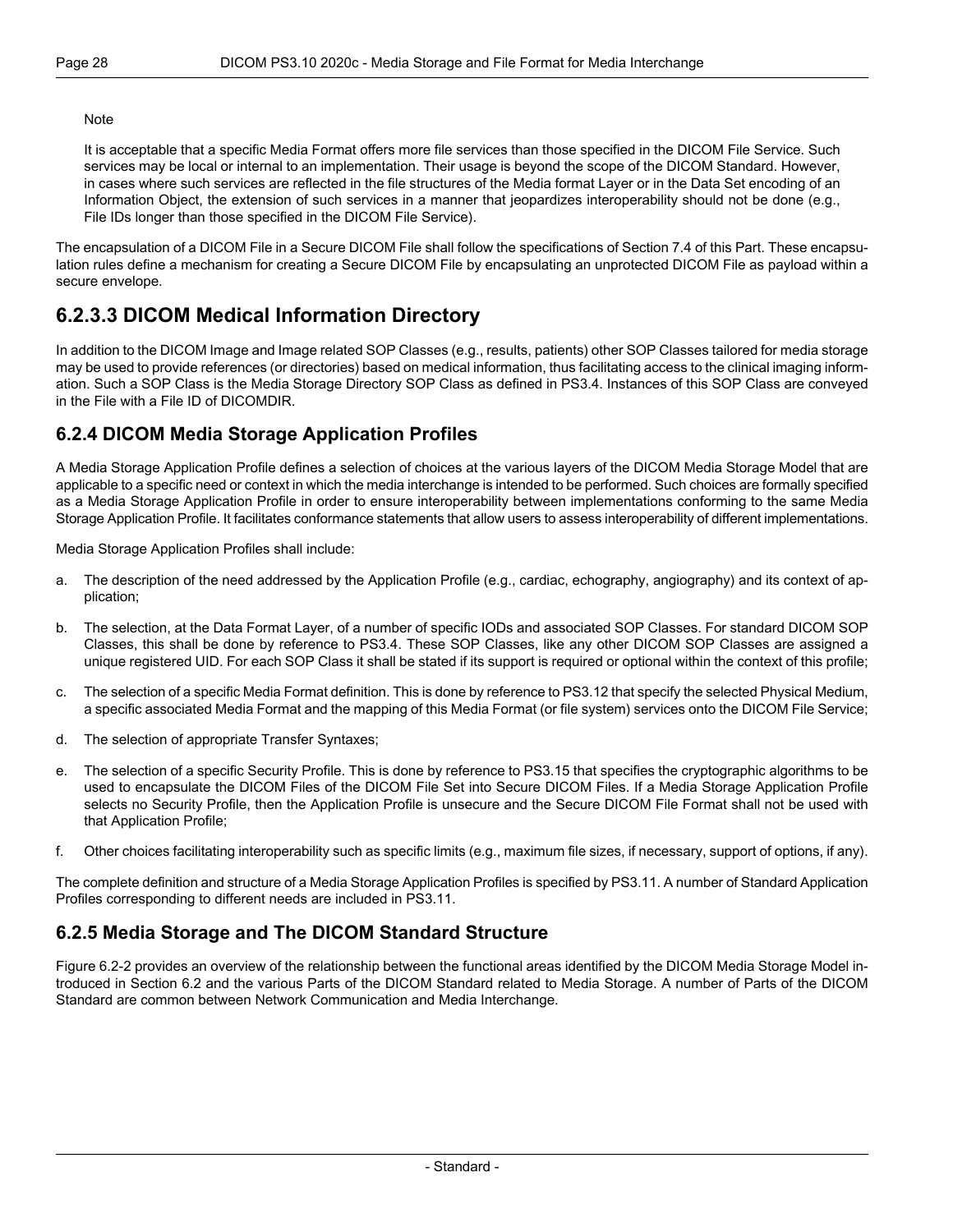<span id="page-28-0"></span>

| Parts of DICOM Standard                                                  | General | <b>Network</b><br>Communication | Media Storage<br>Interchange |
|--------------------------------------------------------------------------|---------|---------------------------------|------------------------------|
| PS3.1 Introduction and Overview                                          |         |                                 |                              |
| PS3.2 Conformance                                                        |         |                                 |                              |
| PS3.3 Information Object Definitions                                     |         |                                 |                              |
| PS3.4 Service Class Specifications                                       |         |                                 |                              |
| PS3.5 Data Structure and Semantics                                       |         |                                 |                              |
| PS3.6 Data Dictionary                                                    |         |                                 |                              |
| PS3.7 Message Exchange                                                   |         |                                 |                              |
| PS3.8 Network Communication<br>Support for Message Exchange              |         |                                 |                              |
| PS3.10 Media Storage and File<br>Format for Media Interchange            |         |                                 |                              |
| PS3.11 Media Storage Application<br><b>Profiles</b>                      |         |                                 |                              |
| PS3.12 Storage Functions and Media<br>Formats for Data Interchange       |         |                                 |                              |
| PS3.14 Grayscale Standard Display<br>Format                              |         |                                 |                              |
| PS3.15 Security and System<br><b>Management Profiles</b>                 |         |                                 |                              |
| PS3.16 Content Mapping Resource                                          |         |                                 |                              |
| PS3.17 Explanatory Information                                           |         |                                 |                              |
| PS3.18 Web Services                                                      |         |                                 |                              |
| PS3.19 Application Hosting                                               |         |                                 |                              |
| PS3.20 Imaging Reports using HL7<br>Clinical Document Architecture       |         |                                 |                              |
| PS3.21 Transformations between<br><b>DICOM</b> and other Representations |         |                                 |                              |
| PS3.22 Real-Time Communications<br>(DICOM RTV)                           |         |                                 |                              |

**Figure 6.2-2. Media Storage and DICOM Parts**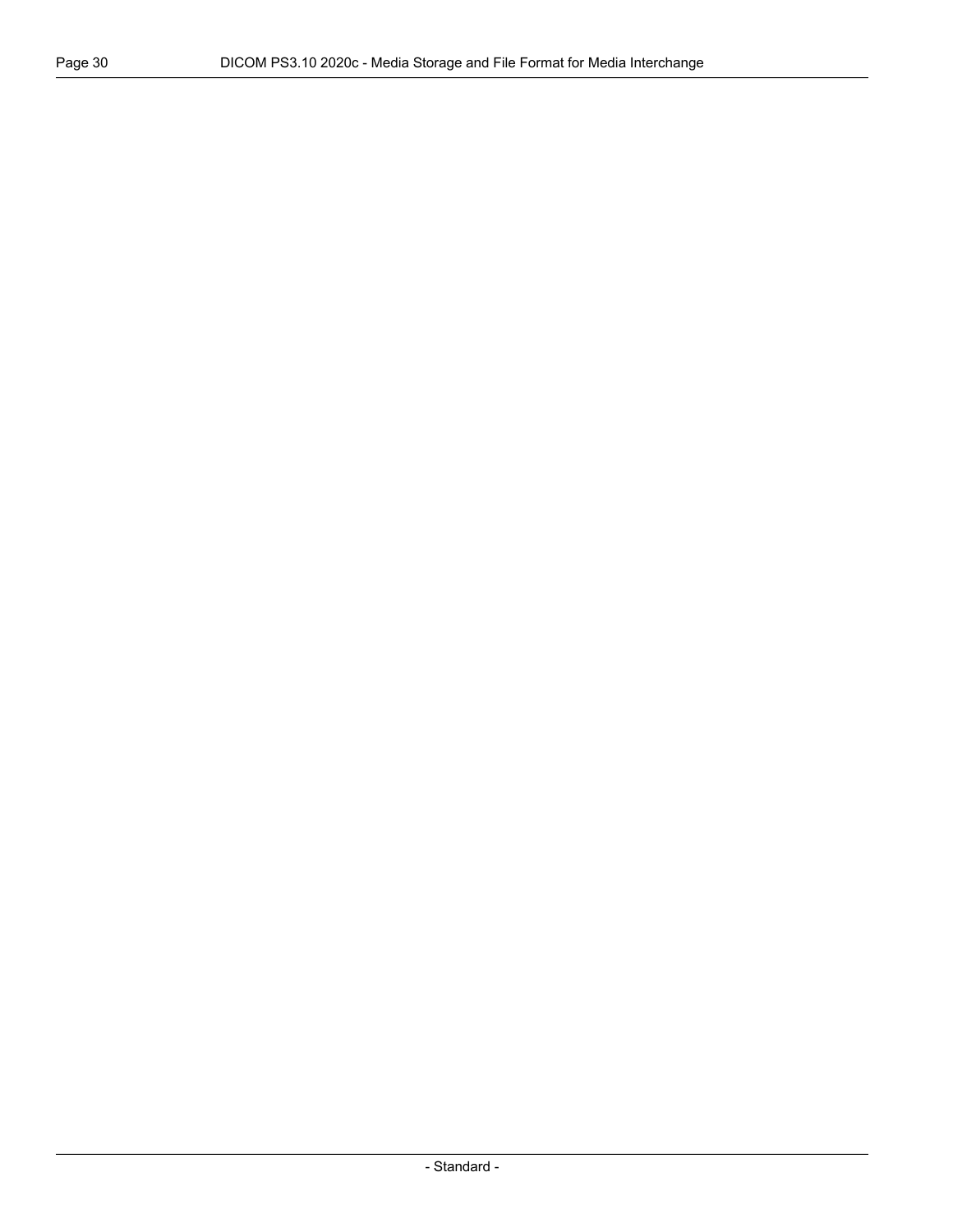# <span id="page-30-0"></span>**7 DICOM File Format**

<span id="page-30-2"></span>The DICOM File Format provides a means to encapsulate in a file the Data Set representing a SOP Instance related to a DICOM IOD. As shown in [Figure](#page-30-2) 7-1, the byte stream of the Data Set is placed into the file after the DICOM File Meta Information. Each file contains a single SOP Instance.





## <span id="page-30-1"></span>**7.1 DICOM File Meta Information**

The File Meta Information includes identifying information on the encapsulated Data Set. This header consists of a 128 byte File Preamble, followed by a 4 byte DICOM prefix, followed by the File Meta Elements shown in [Table](#page-31-0) 7.1-1. This header shall be present in every DICOM file.

The File Preamble is available for use as defined by Application Profiles or specific implementations. This Part of the DICOM Standard does not require any structure for this fixed size Preamble. It is not required to be structured as a DICOM Data Element with a Tag and a Length. It is intended to facilitate access to the images and other data in the DICOM file by providing compatibility with a number of commonly used computer image file formats. Whether or not the File Preamble contains information, the DICOM File content shall conform to the requirements of this Part and the Data Set shall conform to the SOP Class specified in the File Meta Information.

#### **Note**

- 1. If the File Preamble is not used by an Application Profile or a specific implementation, all 128 bytes shall be set to 00H. This is intended to facilitate the recognition that the Preamble is used when all 128 bytes are not set as specified above.
- 2. The File Preamble may for example contain information enabling a multi-media application to randomly access images stored in a DICOM Data Set. The same file can be accessed in two ways: by a multi-media application using the preamble and by a DICOM Application that ignores the preamble.

The four byte DICOM Prefix shall contain the character string "DICM" encoded as uppercase characters of the ISO 8859 G0 Character Repertoire. This four byte prefix is not structured as a DICOM Data Element with a Tag and a Length.

The Preamble and Prefix are followed by a set of DICOM Meta Elements with Tags and Lengths as defined in [Table](#page-31-0) 7.1-1.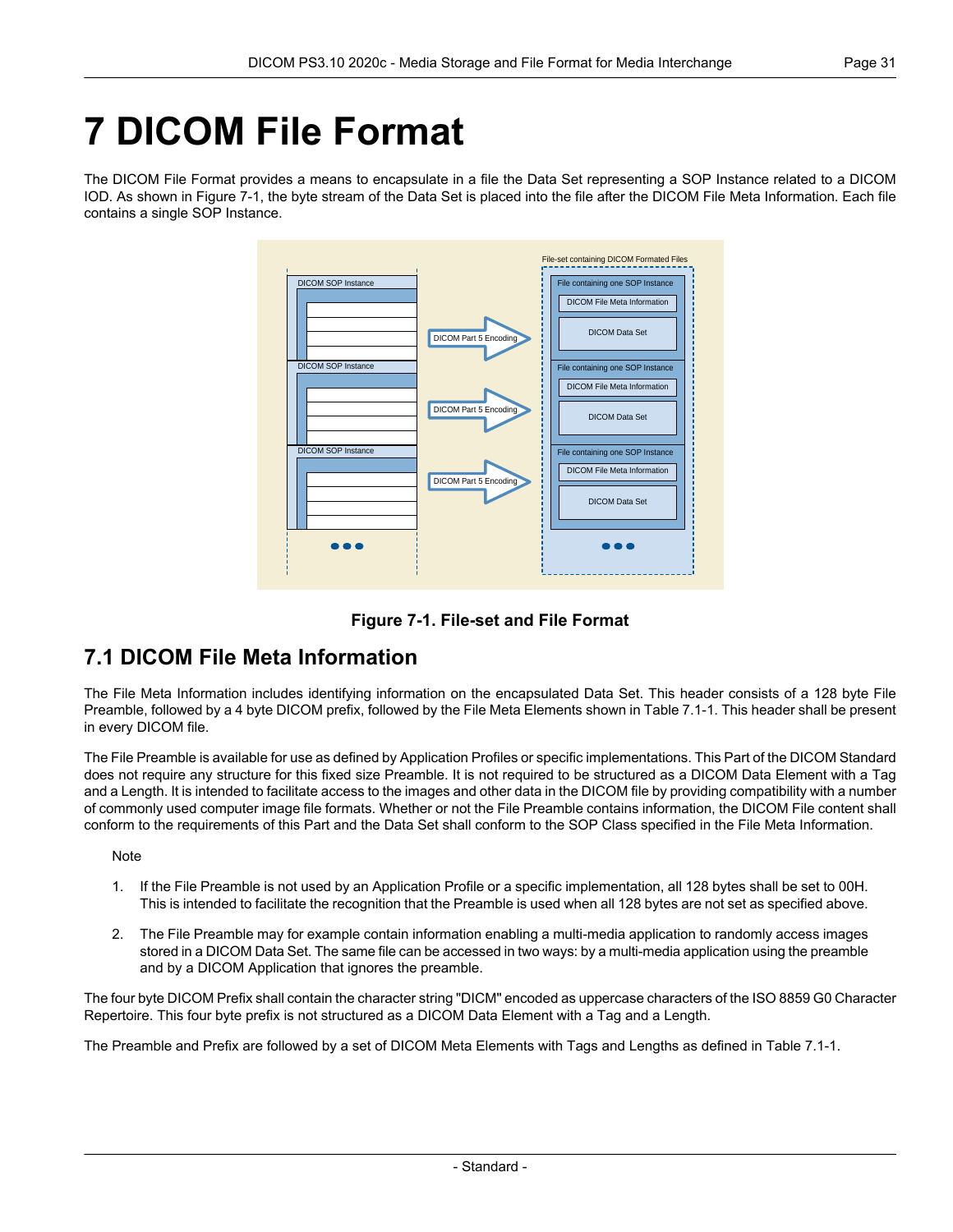<span id="page-31-0"></span>

| <b>Attribute Name</b>                 | Tag                        | <b>Type</b>  | <b>Attribute Description</b>                                                                                                                                                                                                                                                                             |
|---------------------------------------|----------------------------|--------------|----------------------------------------------------------------------------------------------------------------------------------------------------------------------------------------------------------------------------------------------------------------------------------------------------------|
| File Preamble                         | No Tag or Length<br>Fields | 1            | A fixed 128 byte field available for Application Profile or implementation<br>specified use. If not used by an Application Profile or a specific implementation<br>all bytes shall be set to 00H.                                                                                                        |
|                                       |                            |              | File-set Readers or Updaters shall not rely on the content of this Preamble to<br>determine that this File is or is not a DICOM File.                                                                                                                                                                    |
| <b>DICOM Prefix</b>                   | No Tag or Length<br>Fields | $\mathbf{1}$ | Four bytes containing the character string "DICM". This Prefix is intended to<br>be used to recognize that this File is or is not a DICOM File.                                                                                                                                                          |
| File Meta Information<br>Group Length | (0002, 0000)               | 1            | Number of bytes following this File Meta Element (end of the Value field) up<br>to and including the last File Meta Element of the Group 2 File Meta Information                                                                                                                                         |
| File Meta Information<br>Version      | (0002,0001)                | $\mathbf 1$  | This is a two byte field where each bit identifies a version of this File Meta<br>Information header. In version 1 the first byte value is 00H and the second<br>value byte value is 01H.                                                                                                                |
|                                       |                            |              | Implementations reading Files with Meta Information where this attribute has<br>bit 0 (Isb) of the second byte set to 1 may interpret the File Meta Information<br>as specified in this version of PS3.10. All other bits shall not be checked.                                                          |
|                                       |                            |              | Note                                                                                                                                                                                                                                                                                                     |
|                                       |                            |              | A bit field where each bit identifies a version, allows explicit indication<br>of the support of multiple previous versions. Future versions of the<br>File Meta Information that can be read by version 1 readers will have<br>bit 0 of the second byte set to 1                                        |
| Media Storage SOP Class<br>UID        | (0002, 0002)               | 1            | Uniquely identifies the SOP Class associated with the Data Set. SOP Class<br>UIDs allowed for media storage are specified in PS3.4 - Media Storage<br>Application Profiles.                                                                                                                              |
| Media Storage SOP<br>Instance UID     | (0002, 0003)               | 1            | Uniquely identifies the SOP Instance associated with the Data Set placed in<br>the file and following the File Meta Information.                                                                                                                                                                         |
| Transfer Syntax UID                   | (0002, 0010)               | $\mathbf 1$  | Uniquely identifies the Transfer Syntax used to encode the following Data Set.<br>This Transfer Syntax does not apply to the File Meta Information.                                                                                                                                                      |
|                                       |                            |              | Note                                                                                                                                                                                                                                                                                                     |
|                                       |                            |              | It is recommended to use one of the DICOM Transfer Syntaxes<br>supporting explicit Value Representation encoding to facilitate<br>interpretation of File Meta Element Values. JPIP Referenced Pixel<br>Data Transfer Syntaxes are not used (see PS3.5).                                                  |
| Implementation Class UID              | (0002, 0012)               | 1            | Uniquely identifies the implementation that wrote this file and its content. It<br>provides an unambiguous identification of the type of implementation that last<br>wrote the file in the event of interchange problems. It follows the same policies<br>as defined by PS3.7 (association negotiation). |
| Implementation Version<br>Name        | (0002, 0013)               | 3            | Identifies a version for an Implementation Class UID (0002,0012) using up to<br>16 characters of the repertoire identified in Section 8.5. It follows the same<br>policies as defined by PS3.7 (association negotiation).                                                                                |

#### **Table 7.1-1. DICOM File Meta Information**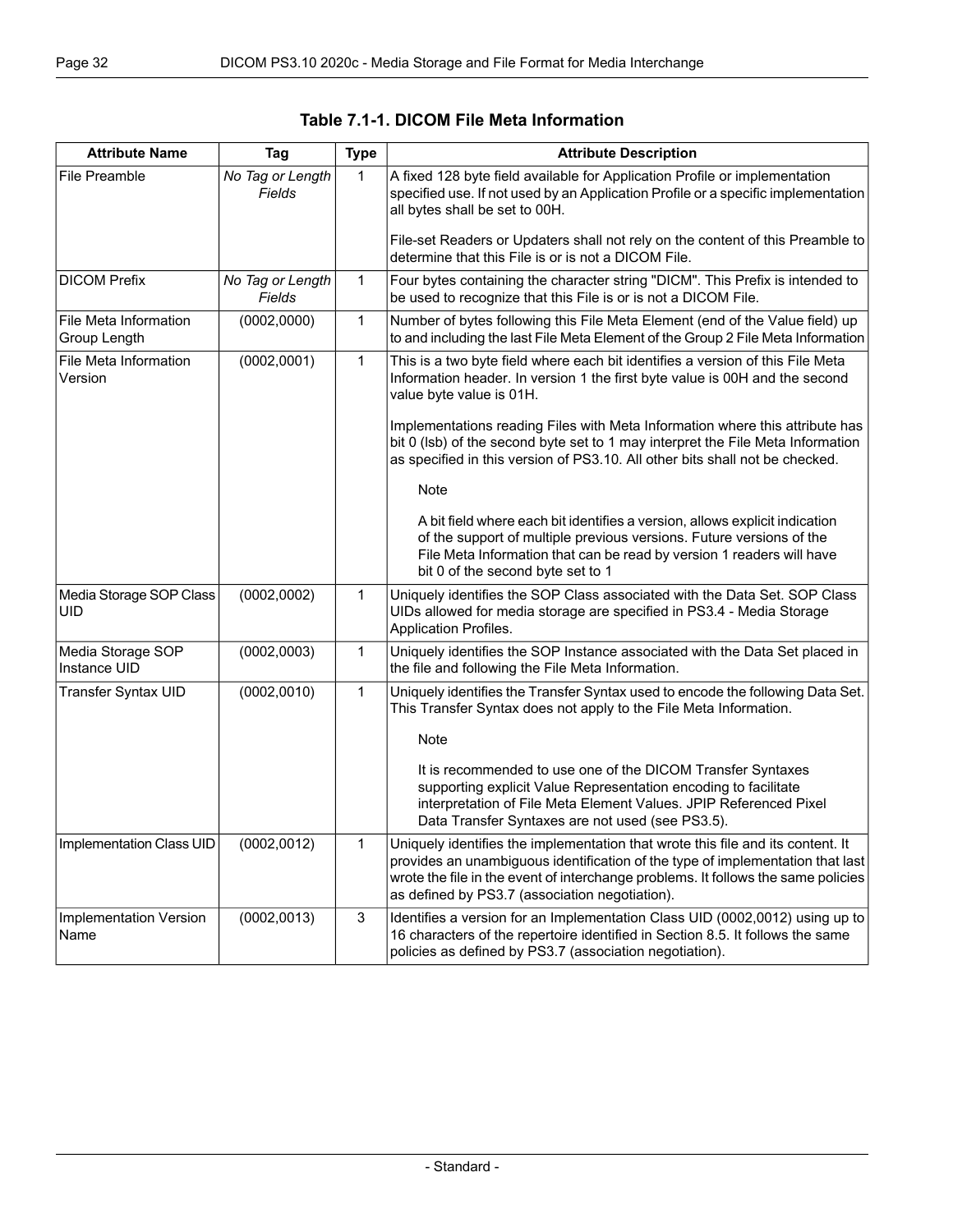| <b>Attribute Name</b>                        | Tag          | <b>Type</b> | <b>Attribute Description</b>                                                                                                                                                                                                                                                                                                                                          |
|----------------------------------------------|--------------|-------------|-----------------------------------------------------------------------------------------------------------------------------------------------------------------------------------------------------------------------------------------------------------------------------------------------------------------------------------------------------------------------|
| Source Application Entity<br>Title           | (0002, 0016) | 3           | The DICOM Application Entity (AE) Title of the AE that wrote this file's content<br>(or last updated it). If used, it allows the tracing of the source of errors in the<br>event of media interchange problems. The policies associated with AE Titles<br>are the same as those defined in PS3.8.                                                                     |
|                                              |              |             | Note                                                                                                                                                                                                                                                                                                                                                                  |
|                                              |              |             | If the Data Set was created de novo by the application writing the file,<br>its AE Title, if it has one, may be used. If the Data Set was received<br>over the network, there is potential ambiguity as to whether the value<br>is the same as Sending Application Entity Title (0002,0017) or<br>Receiving Application Entity Title (0002,0018) or some other value. |
| <b>Sending Application Entity</b><br>Title   | (0002, 0017) | 3           | The DICOM Application Entity (AE) Title of the AE that sent this file's content<br>over a network.                                                                                                                                                                                                                                                                    |
|                                              |              |             | Note                                                                                                                                                                                                                                                                                                                                                                  |
|                                              |              |             | This is the AE that was the sender (source) of the content (the Data<br>Set), in the case of a Data Set sent over the network (i.e., the Calling<br>AET of the SCU for a C-STORE operation). If the Data Set was<br>instead created de novo by the application writing the file, it should<br>not be present.                                                         |
| Receiving Application<br><b>Entity Title</b> | (0002, 0018) | 3           | The DICOM Application Entity (AE) Title of the AE that received this file's<br>content over a network.                                                                                                                                                                                                                                                                |
|                                              |              |             | Note                                                                                                                                                                                                                                                                                                                                                                  |
|                                              |              |             | This is the AE that was the recipient (destination) of the content (the<br>Data Set), in the case of a Data Set received over the network (i.e.,<br>the Called AET of the SCP for a C-STORE operation). If the Data Set<br>was instead created de novo by the application writing the file, it<br>should not be present.                                              |
| Source Presentation<br>Address               | (0002, 0026) | 3           | The DICOM Presentation Address corresponding to the Source Application                                                                                                                                                                                                                                                                                                |
|                                              |              |             | Entity Title (0002,0016).<br>See Section 7.1.1.1.                                                                                                                                                                                                                                                                                                                     |
| Sending Presentation<br>Address              | (0002, 0027) | 3           | The DICOM Presentation Address corresponding to the Sending Application<br>Entity Title (0002,0017).<br>See Section 7.1.1.1.                                                                                                                                                                                                                                          |
| Receiving Presentation                       | (0002, 0028) | 3           | The DICOM Presentation Address corresponding to the Receiving Application                                                                                                                                                                                                                                                                                             |
| Address                                      |              |             | Entity Title (0002,0018).<br>See Section 7.1.1.1.                                                                                                                                                                                                                                                                                                                     |
| Private Information<br>Creator UID           | (0002, 0100) | 3           | The UID of the creator of the private information (0002,0102).                                                                                                                                                                                                                                                                                                        |
| Private Information                          | (0002, 0102) | 1C          | Contains Private Information placed in the File Meta Information. The creator<br>shall be identified in (0002,0100). Required if Private Information Creator UID<br>(0002,0100) is present.                                                                                                                                                                           |

Except for the 128 byte preamble and the 4 byte prefix, the File Meta Information shall be encoded using the Explicit VR Little Endian Transfer Syntax (UID=1.2.840.10008.1.2.1) as defined in DICOM [PS3.5](part05.pdf#PS3.5). Values of each File Meta Element shall be padded when necessary to achieve an even length, as specified in [PS3.5](part05.pdf#PS3.5) by their corresponding Value Representation. The Unknown (UN) Value Representation shall not be used in the File Meta Information. For compatibility with future versions of this Standard, any Tag (0002,xxxx) not defined in [Table](#page-31-0) 7.1-1 shall be ignored.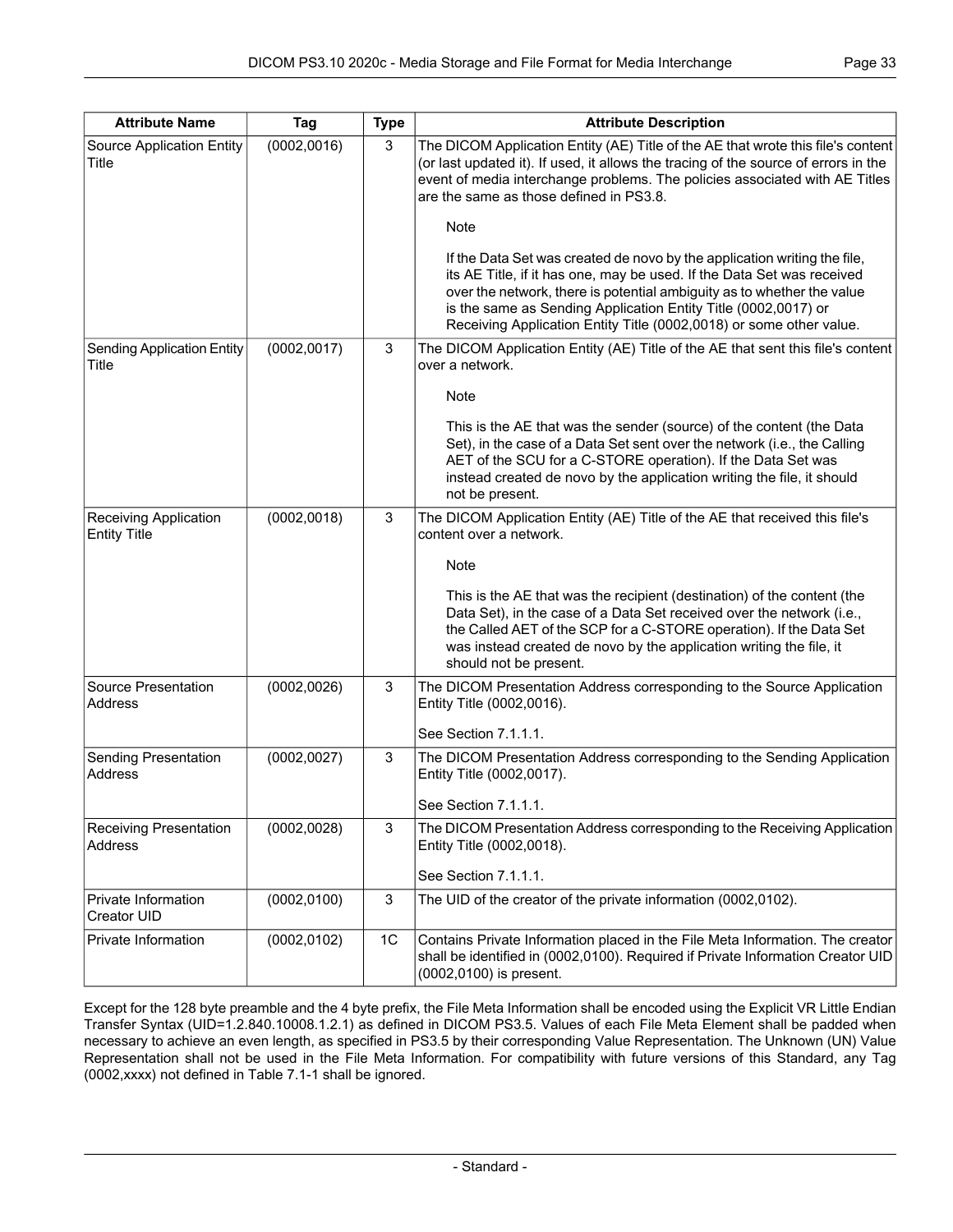Values of all Tags (0002,xxxx) are reserved for use by this Standard and later versions of DICOM. Data Elements with a group of 0002 shall not be used in Data Sets other than within the File Meta Information.

Note

<span id="page-33-0"></span>[PS3.5](part05.pdf#PS3.5) specifies that Elements with Tags (0001,xxxx), (0003,xxxx), (0005,xxxx), and (0007,xxxx) shall not be used.

#### <span id="page-33-1"></span>**7.1.1 DICOM File Meta Information Attributes**

#### **7.1.1.1 Presentation Address Attributes**

The encoding of the presentation address depends on the network transport protocol.

For objects exchanged using the [PS3.8](part08.pdf#PS3.8) DICOM Upper Layer Protocol for TCP/IP, the presentation address shall be encoded as a URI consisting of the scheme "dicom" followed by a colon, then either the fully qualified host name or IP address, followed by a colon and then the port number. E.g., "dicom:127.0.0.1:104", "dicom:myhost.mydomain.com:104".

For objects exchanged using the [PS3.18](part18.pdf#PS3.18) Web Services, the presentation address shall be encoded as the absolute URL of the endpoint of the base of the resource or service, sufficient to identify the system. E.g., "http://myhost.mydomain.com:80/wado-rs/". The presentation address is not expected to be the complete address of the resource. The scheme shall be "http", regardless of whether secure transport was actually used or not.

<span id="page-33-2"></span>Note

For security reasons, care should be taken to assure that no access credentials such as usernames, passwords or authen tication token parameters are encoded in the presentation address.

### **7.2 Data Set Encapsulation**

Each File shall contain a single Data Set representing a single SOP Instance related to a single SOP Class (and corresponding IOD).

Note

A file may contain more than a single 2D image frame as specific IODs may be defined to include multiple frames.

The Transfer Syntax used to encode the Data Set shall be the one identified by the Transfer Syntax UID of the DICOM File Meta In formation.

Note

- 1. The Transfer Syntax used to encode the Data Set cannot be changed within the Data Set; i.e., the Transfer Syntax UID Data Element may not occur anywhere within the Data Set, e.g., nested within a Sequence Item.
- 2. A DICOM Data Set does not include its total length. The end of the file indication provided by the DICOM File Service (see [Section](#page-39-0) 8.4) is the only indication of the end of the Data Set.

<span id="page-33-3"></span>The last Data Element of a Data Set may be Data Element (FFFC,FFFC) if padding of a Data Set is desired when a file is written. The Value of this Data Set Trailing Padding Data Element (FFFC,FFFC) has no significance and shall be ignored by all DICOM im plementations reading this Data Set. File-set Readers or Updaters shall be able to process this Data Set Trailing Padding (FFFC,FFFC) either in the Data Set following the Meta Information or in Data Sets nested in a Sequence (see [PS3.5](part05.pdf#PS3.5)).

## **7.3 Support of File Management Information**

The DICOM File Format does not include file management information in order to avoid duplication with functions related to the Media Format Layer. If necessary for a given DICOM Application Profile, the following information should be offered by the Media Format Layer:

- a. File content owner identification;
- b. File access statistics (e.g., date and time of creation);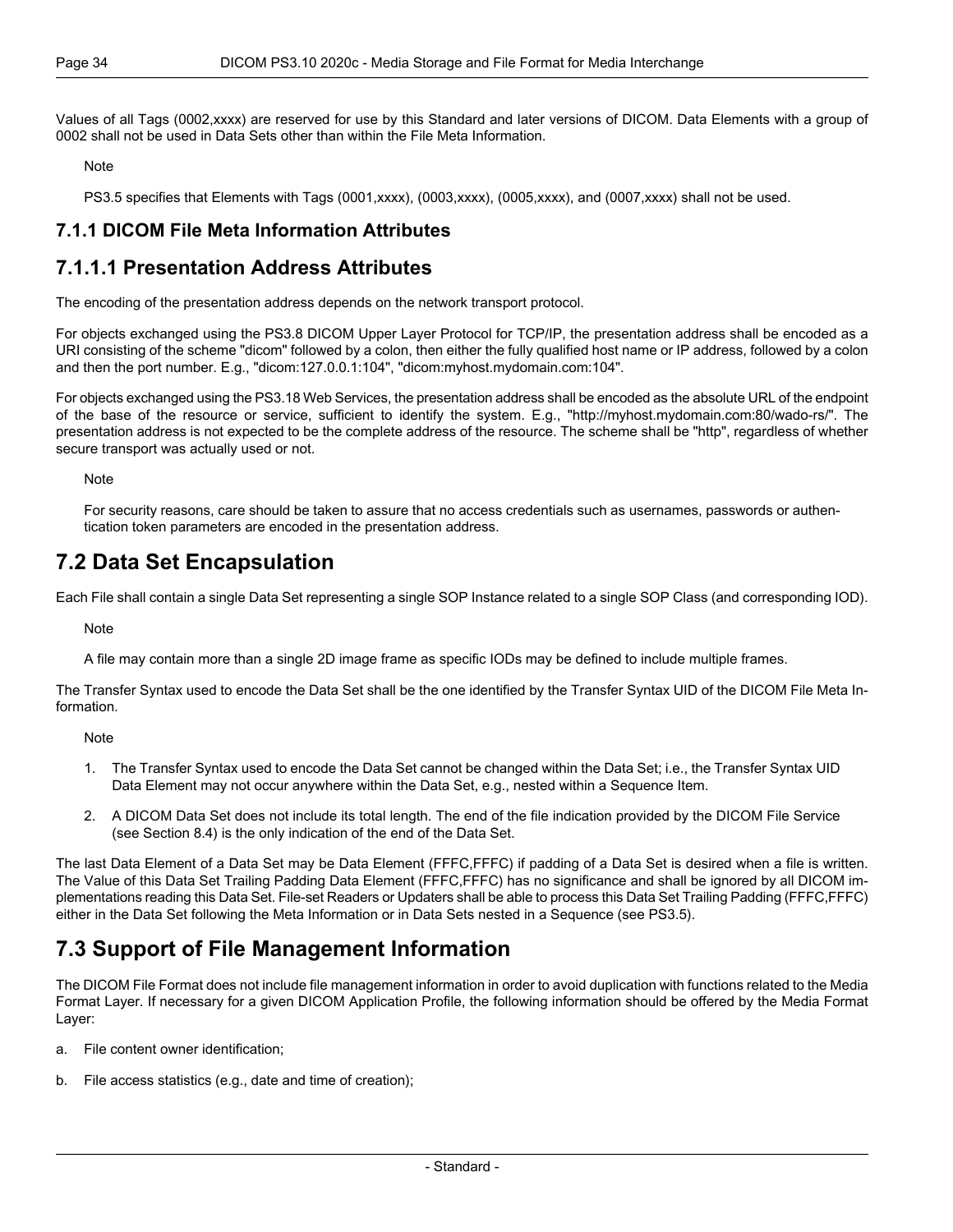- c. Application file access control;
- <span id="page-34-0"></span>d. Physical media access control (e.g., write protect).

## **7.4 Secure DICOM File Format**

A Secure DICOM File shall contain a single DICOM File encapsulated with the Cryptographic Message Syntax as defined in RFC3369. Depending on the cryptographic algorithms used for encapsulation, a Secure DICOM File can provide one or more the following se curity properties:

- Data Confidentiality (by means of encryption)
- Data Origin Authentication (by means of certificates and digital signatures)
- Data Integrity (by means of digital signatures)

<span id="page-34-1"></span>In addition, a Secure DICOM File offers the possibility to communicate encryption keys and certificates to the intended recipients by means of key transport, key agreement or symmetric key-encryption key schemes.

### **7.5 Security Considerations for DICOM File Format**

The DICOM File Format has a potential security vulnerability when the 128-byte File Preamble contains malicious executable content. Such malicious executable content may also refer to other malicious content in the file hidden within Data Elements of the File Meta Information or the Data Set.

Depending upon the use and purpose of a particular application it may be appropriate to:

- Sanitize the preamble, such as by:
	- Verifying that the preamble is:
		- all zeroes, or
		- begins with a valid magic number for recognized dual format content (e.g., TIFF or BigTIFF), or
		- contains other known safe content.
	- Clearing the preamble regardless of its content

**Note** 

This will prevent use by applications that depend on the non-DICOM format, if the dual format capability has been used.

• Testing explicitly for executable preamble contents.

Note

The proper response to the presence of executable content depends upon the purpose of the application, but generally, legitimate executable content will not be found in a DICOM File. A hypothetical example of an exception would be if the file contained its own executable viewer; this is sufficiently unlikely as to be not worth considering.

- Test explicitly for executable content anywhere within the DICOM File.
- Validate that the DICOM values, structures and content comply with the standard encoding rules and the IOD of the specified SOP Class, including Private Data Elements.

**Note** 

Validation that Data Element Values comply with their Value Representation may partially mitigate the risk of hidden ma licious content, but it may be necessary to remove or analyze the contents of opaque binary data in OB or other binary numeric value Data Elements, whether they be Standard or Private Data Elements. The VR of Private Data Elements may not be known. Without an executable preamble, such hidden content may not be directly executable, but may still serve as a repository of malicious code to be activated by some other accompanying exploit.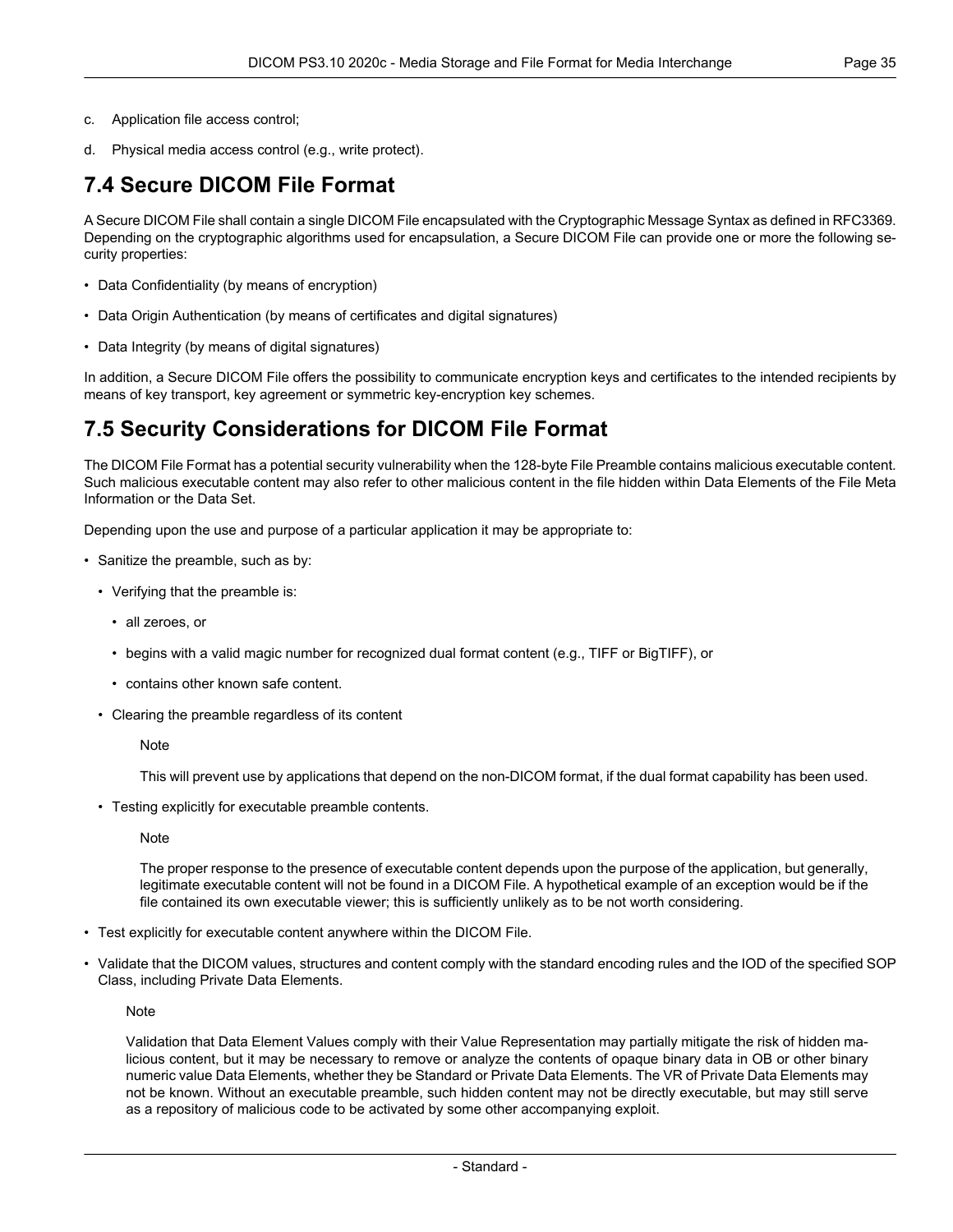• Validate that the contents are of the appropriate SOP Classes.

• Validate that DICOM File Format files created for HTTP requests and responses do not contain such malicious content.

Note

For example, it may be appropriate for an archive that stores and retrieves PS3.10 Files to verify and validate both input and output, rather than store and retrieve files without checking the content.

The proper response to a validation failure depends upon the purpose of the application. Validation might be performed on input, output, or both.

Note

For example, an archive may choose to sanitize SOP Instances upon receipt, sanitize SOP Instances upon retrieval, validate the structure and fail storage requests for SOP Instances that fail validation, or other behavior based on the product purpose and the threat environment. This behavior is not specified by DICOM because the product purpose and the threat environment are highly dependent upon the application.

An implementation shall describe in its Conformance Statement its behavior with respect to sanitization of the preamble and any other validation performed.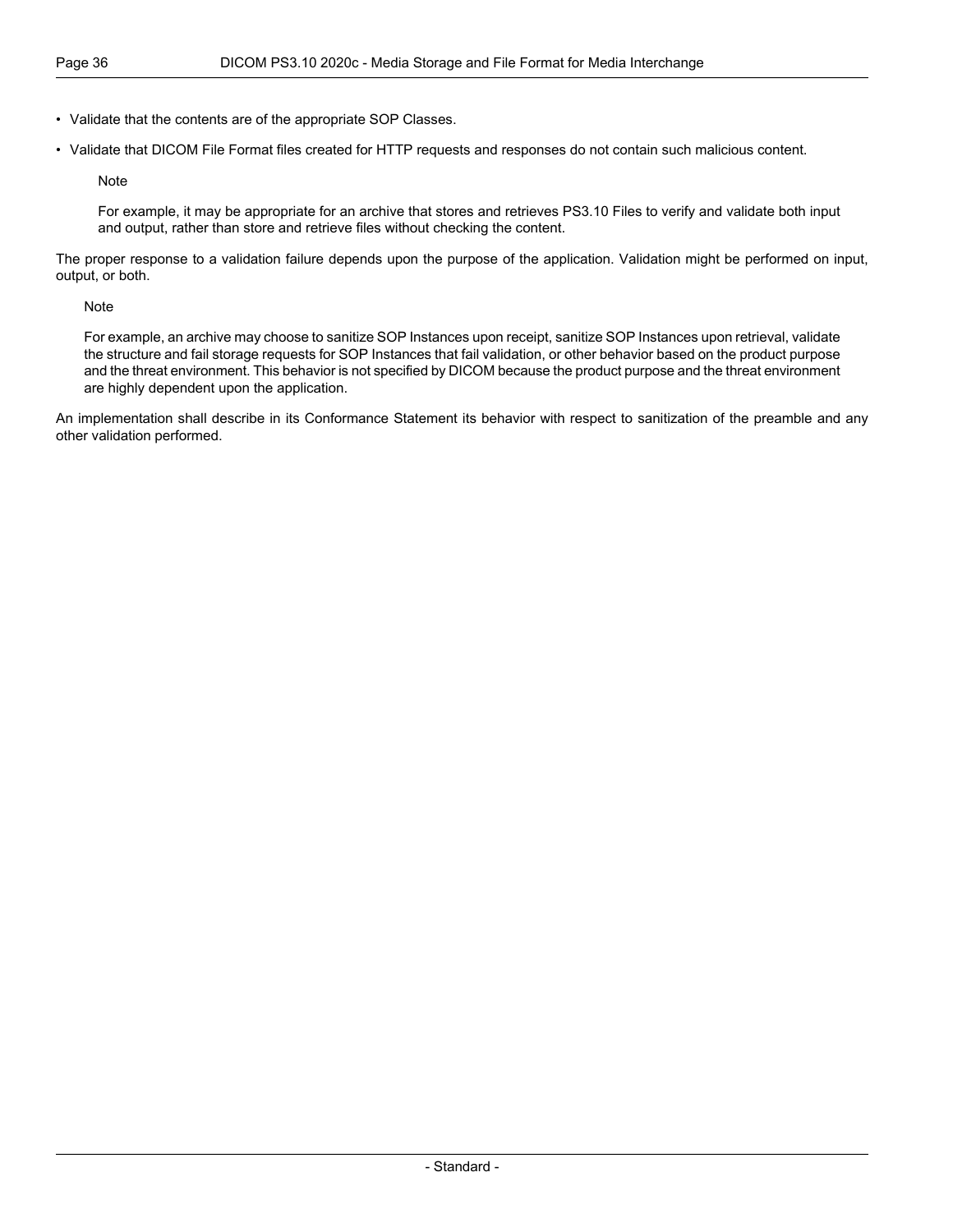## <span id="page-36-0"></span>**8 DICOM File Service**

The DICOM File Service specifies an abstract view of files from the point of view of a service user in the Data Format Layer. Constraining access to the content of files by Application Entities through such a DICOM File Service ensures independence of the Data Format Layer functions from specific Media Format and Physical Media selections.

#### Note

This DICOM File Service definition is abstract in the sense that it is only the specification of a boundary. Its focus is limited to the aspects directly related to the access to the data structures of the Media Format Layer (not the specifications of the data structures themselves). Even though the DICOM File Service may be described by means of a number of abstract primitives such as read, write, delete, etc., it is not intended to be the definition of an Application Programming Interface (API).

The DICOM File Service specified for Media Storage offers a basic service, simple enough to be supported by a wide range of commonly available Media Format (or file systems), but rich enough to provide the key functions to effectively manage files and access their content. The following sections specify the minimum mandatory requirements that shall be met by any physical media and associated media format to comply with the DICOM Media Storage model.

#### **Note**

<span id="page-36-1"></span>It is acceptable that a specific Media Format offers more file services than those specified in the DICOM File Service. Such services may be internal to an implementation (i.e., not visible through the data structures on the Storage Media). Their usage is beyond the scope of the DICOM Standard. However, in cases where such services are reflected in the file structures of the Media format Layer or in the Data Set encoding an Information Object, the extension of such services in a manner that jeopardizes interoperability should not be done (e.g., File IDs longer than specified in the DICOM File Service).

### **8.1 File-set**

The DICOM File Service offers the ability to create and access one or more files in a File-set. A File-set is a collection of files that share a common naming space within which File IDs (see [Section](#page-37-0) 8.2) are unique. No semantics is attached to the order of Files within a File-set.

Note

- 1. The DICOM File Service does not require that Files within a File-set be simultaneously accessible (e.g., sequentially accessed media such as tapes are supported).
- 2. The DICOM File Service does not explicitly include the notion of distributing a File-set or a File across multiple "volumes/physical medium". However the transparent support by the Media Format Layer of such a feature is not pre cluded.

A File ID naming space (corresponding to a File-set) shall be associated with an appropriate feature of a Media Format defined structure. This mapping shall be specified in [PS3.12](part12.pdf#PS3.12) for each Media Format specification (this is integral to the specification of the relationship between any specific Media Format services and the DICOM File Services defined in this Part).

Note

An example of such a relationship is to map the File ID naming space to a volume in a personal computer Media Format or a partition in a workstation File System on a removable medium. Another example is to map the File ID naming space to a directory and its tree of sub-directories. In this case it could offer the possibility of supporting multiple File-sets (one per dir ectory) on the same physical medium. Each File-set would have its own DICOMDIR File. To ensure interoperability, [PS3.12](part12.pdf#PS3.12) shall specify these specific mapping rules between the directories and the File ID naming space of a File-set (including the rules to unambiguously locate the DICOMDIR File).

A single File with the File ID DICOMDIR shall be included in each File-set.

Each File-set shall be uniquely identified by a File-set UID that shall be registered according to the UID registration rules specified in [PS3.5](part05.pdf#PS3.5). When Files are added or removed from a File-set, the File-set UID shall not change.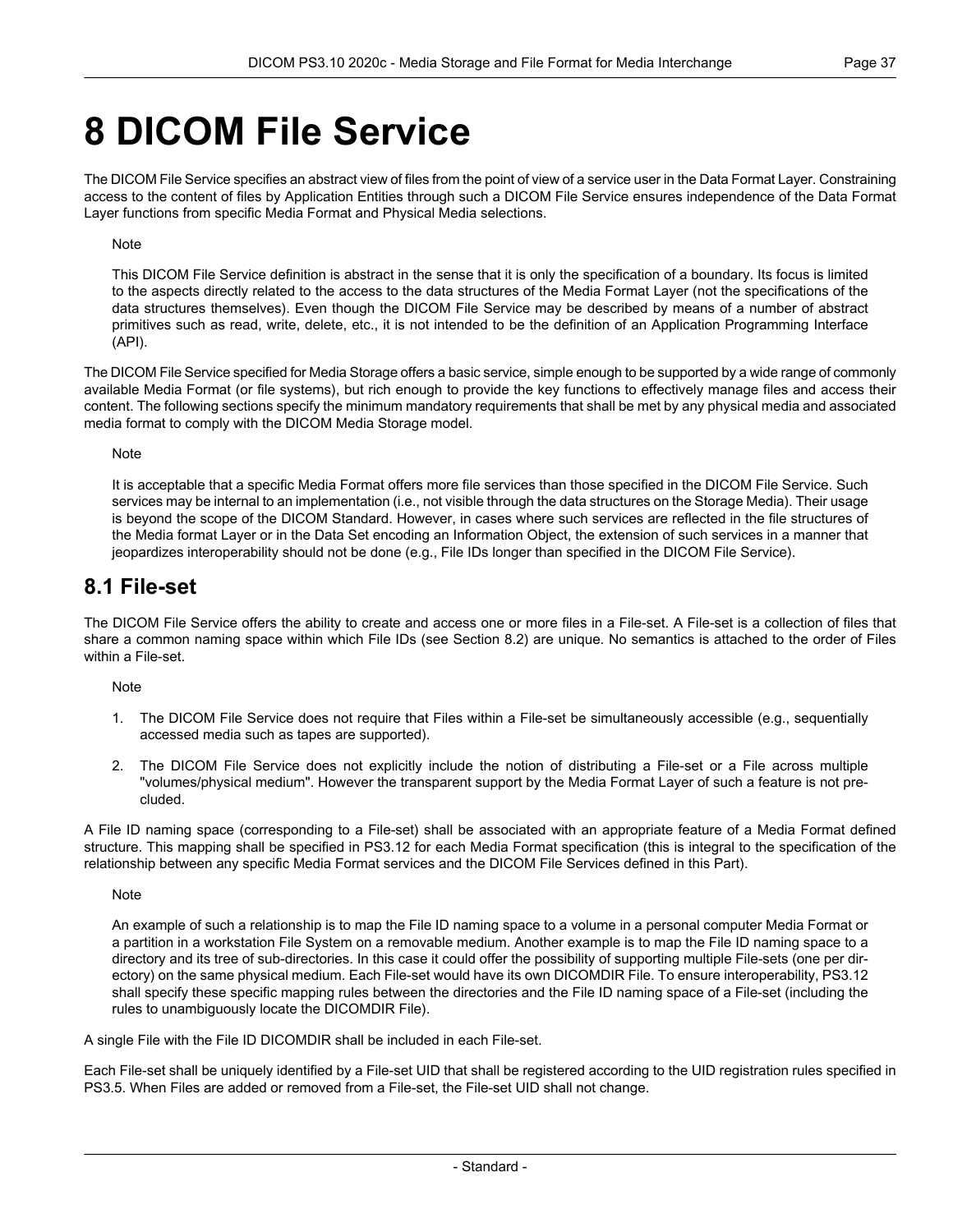A File-set may also be identified by a File-set ID, which provides a simple (but possibly not globally unique) human readable reference. A File-set ID is string of zero (0) to sixteen (16) characters from the subset of the G0 repertoire of ISO 8859 (see [Section](#page-39-1) 8.5). A File set ID may be associated or mapped to an appropriate identifier at the Media Format Layer.

Note

- 1. Continuing with the personal computer Media Format example used first in the previous note, a File-set ID may be defined to be identical to a volume label.
- 2. Non-DICOM Files (Files with a content not formatted according to the requirements of this Part of the DICOM Standard) may be present in a File-set. Such files should not contain the DICOM File Meta Information specified in [Table](#page-31-0) 7.1-1 and may not be referenced by the DICOM Media Storage Directory (see [Section](#page-39-2) 8.6).

<span id="page-37-0"></span>A File-set Descriptor File (a "readme" file) may also be attached to a File-set. See [PS3.3](part03.pdf#PS3.3) for a detailed specification of the Basic Dir ectory IOD.

## **8.2 File IDs**

Files are identified by a File ID that is unique within the context of a File-set. A File ID is an ordered sequence of File ID Components. A File ID may contain one to eight components. Each Component is a string of one to eight characters from a subset of the G0 repertoire of ISO 8859 (see [Section](#page-39-1) 8.5)

Such a structure for File IDs (a sequence of components) allows the DICOM File Service to organize file selection in a hierarchical mode. No conventions are defined by the DICOM Standard for the use of the structure of File IDs components and their content (except for the reserved File ID DICOMDIR, see [Section](#page-39-2) 8.6). Furthermore, no semantics shall be conveyed by the structure and content of such File IDs. This implies that when a File ID is assigned to any File in a File-set, the creating DICOM Application Entity may choose to structure the File ID as it wishes. Any other AE reading existing files or creating new files shall not be required to know any semantics the original creator may have associated with such a structure.

The File ID used to access a File through the abstract DICOM File Service is not necessarily the sole file identifier. The interchange Media Format (file system) may allow multiple file names to address the same physical file. Any use of alternate file names is beyond the scope of the DICOM Standard.

**Note** 

- 1. A DICOM File ID is equivalent to the commonly used concept of "path name" concatenated with a "file name". An example of a valid DICOM File ID with four components shown separated by backslashes is:SUBDIR1\SUBDIR2\SUBDIR3\AB- CDEFGH
- 2. As specified in the DICOM Storage Media Model, no semantics is attached to File ID content and structure as it relates to the DICOM Information Objects stored in these files. If used, the hierarchical structure simply provides a means to organize the Files of a File-set and facilitate their selection.
- <span id="page-37-1"></span>3. The DICOM File Service does not specify any "separator" between the Components of the File ID. This is a Value Representation issue that may be addressed in a specific manner by each Media Format Layer. In DICOM IODs, File ID Components are generally handled as multiple Values and separated by "backslashes". There is no requirement that Media Format Layers use this separator.
- 4. DICOM files stored on interchange media may have an alternate file name or link that uses less restricted file names, such as a filename extension (e.g., ".dcm" in accordance with RFC3240).

### **8.3 File Management Roles and Services**

When DICOM Application Entities participate in the exchange of information by the interchange of Storage Media, they perform through the DICOM File Service a number of Media Storage Services:

- a. M-WRITE, to create new files in a File-set and assign them a File ID;
- b. M-READ to read existing files based on their File ID;
- c. M-DELETE to delete existing files based on their File ID;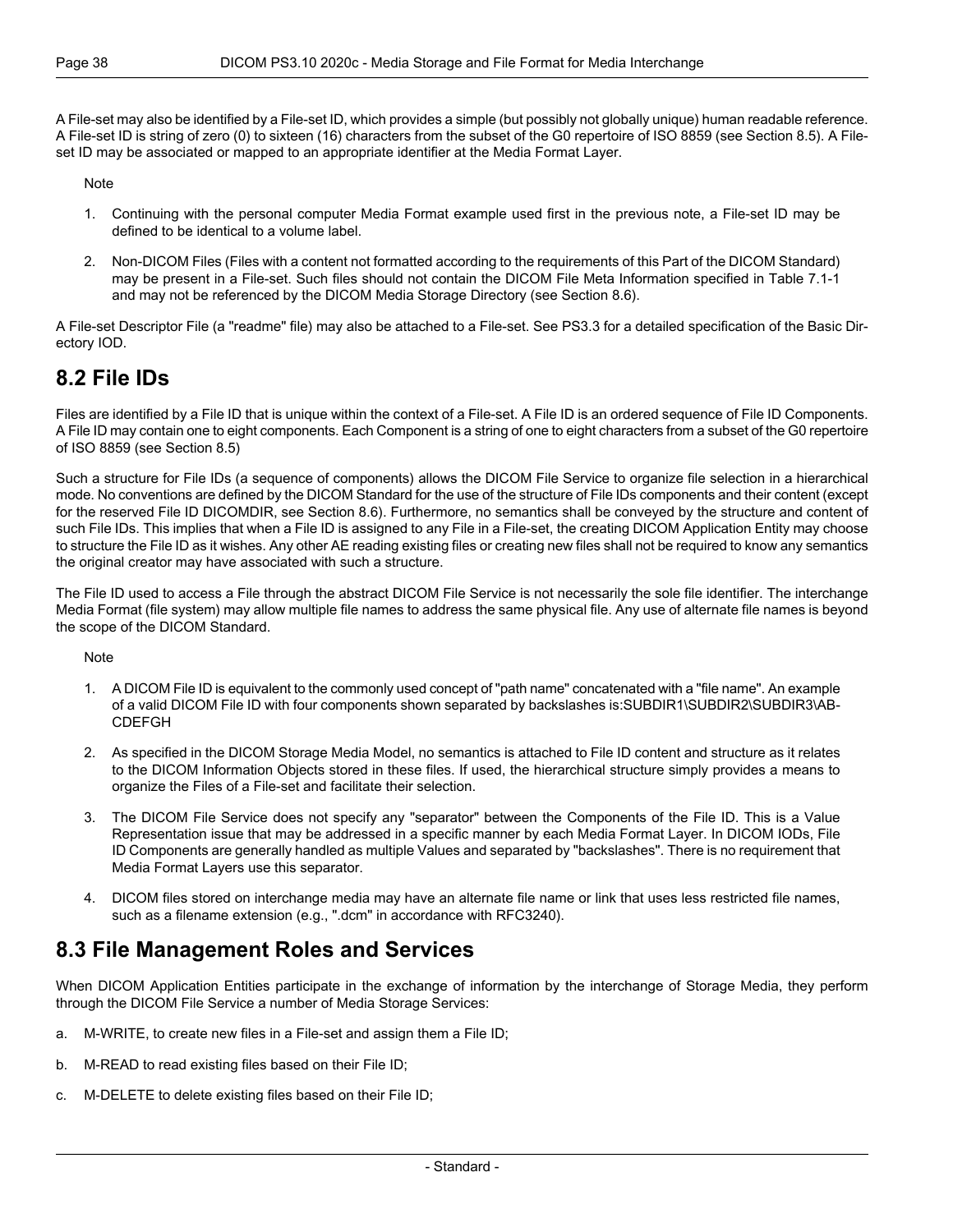- d. M-INQUIRE FILE-SET to inquire free space available for creating new files within the File-set;
- e. M-INQUIRE FILE to inquire date and time of file creation (or last update if applicable) for any file within the File-set.

A DICOM Application Entity may take one or more of the following three roles:

- a. File-set Creator (FSC). Such an Application Entity, exercises this role by means of M-WRITE Operations to create the DICOMDIR File (see [Section](#page-39-2) 8.6) and zero or more DICOM Files;
- b. File-set Reader (FSR). Such an Application Entity, exercises this role by means of M-READ Operations to access one or more Files in a File-set. A File-set Reader shall not modify any of the files of the File-set (including the DICOMDIR File);
- File-set Updater (FSU). Such an Application Entity, exercises this role by means of M-READ, M-WRITE, and M-DELETE Operations. It reads, but shall not modify, the content of any of the DICOM files in a File-set except for the DICOMDIR File. It may create additional Files by means of an M-WRITE or delete existing Files in a File-set by means of an M-DELETE.

Note

Although a File-set Updater (FSU) may include the functions corresponding to a File-set Creator (FSC) and a File-set Reader (FSR), it is not required that implementations supporting an FSU role also support an FSC or an FSR role.

The use of the concept of roles in DICOM Conformance Statements will result in a more precise expression of the capabilities of im plementations supporting DICOM Media Storage. Conforming implementations shall support one of the following choices:

- a. File-set Creator,
- b. File-set Reader,
- c. File-set Creator and File-set Reader,
- d. File-set Updater,
- e. File-set Updater and File-set Creator,
- f. File-set Updater and File-set Reader,
- <span id="page-38-0"></span>g. File-set Updater, File-set Creator and File-set Reader.

Based on the roles supported by a DICOM Application Entity, the DICOM File Service shall support the Media Operations defined in [Table](#page-38-0) 8.3-1.

| <b>Media Operations</b><br><b>Roles</b> | <b>M-WRITE</b> | <b>M-READ</b> | <b>M-DELETE</b> | <b>M-INQUIRE FILE-SET</b> | <b>M-INQUIRE FILE</b> |
|-----------------------------------------|----------------|---------------|-----------------|---------------------------|-----------------------|
| <b>FSC</b>                              | Mandatory      | Not required  | Not required    | Mandatory                 | Not required          |
| <b>FSR</b>                              | Not required   | Mandatory     | Not required    | Not required              | Mandatory             |
| FSC+FSR                                 | Mandatory      | Mandatory     | Not required    | Mandatory                 | Mandatory             |
| <b>FSU</b>                              | Mandatory      | Mandatory     | Mandatory       | Mandatory                 | Mandatory             |
| FSU+FSC                                 | Mandatory      | Mandatory     | Mandatory       | Mandatory                 | Mandatory             |
| FSU+FSR                                 | Mandatory      | Mandatory     | Mandatory       | Mandatory                 | Mandatory             |
| FSU+FSC+FSR                             | Mandatory      | Mandatory     | Mandatory       | Mandatory                 | Mandatory             |

#### **Table 8.3-1. Media Operations and Roles**

Note

1. Media Preparation is outside the scope of this Part of the DICOM Standard. However it is assumed to be performed by the FS Creator.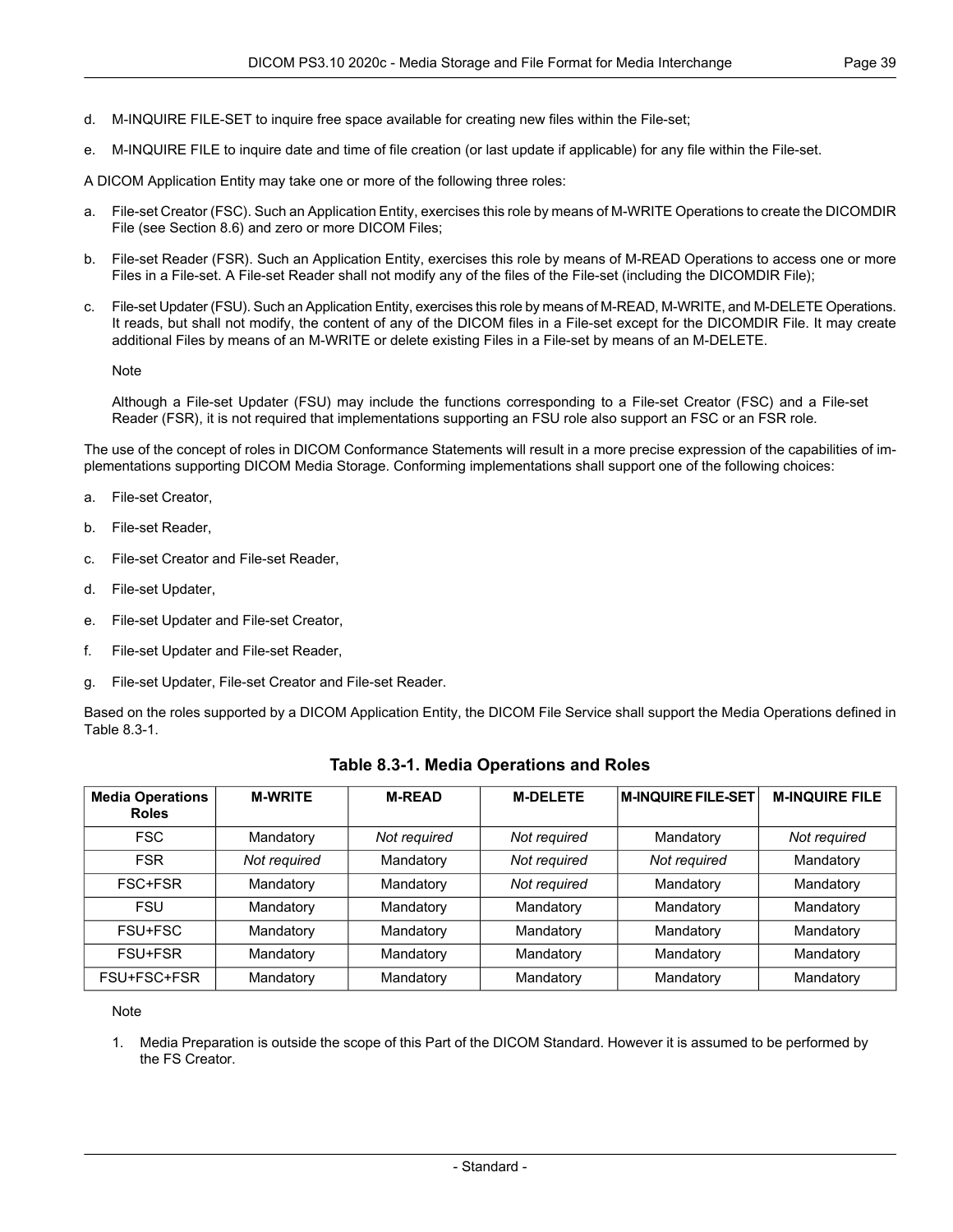- 2. The DICOM File Service does not require that file update capabilities (e.g., append) be supported by every Media Format Definition selected. The non-support of such file update capabilities to the DICOMDIR File may simply result in having to delete and create a new file in order to keep the directory information consistent.
- 3. If the content of a file needs to be updated or changed by an FSU, it is considered by this Part of the DICOM Standard as an M-DELETE Operation followed by an M-WRITE Operation. The FSU is responsible for ensuring the internal consistency of the File and its conformance to PS3.10 and the specific SOP Class stored, exactly as if the FSU was creating a new File. In particular, if an FSU implementation needs to update the file content but is not able to recognize and fully process the content of the File Preamble (see [Section](#page-30-1) 7.1), it may consider setting the first four bytes of the Preamble to "DICM" followed by 124 bytes to 00H. This would avoid introducing inconsistencies between the content of the File Preamble and the remainder of the file content. An example of this situation may occur when a TIFF IFD 0 Offset in the File Preamble points at a further TIFF IFD embedded in the DICOM Data Set, and the update operation changes the location of this embedded TIFF IFD.

### <span id="page-39-0"></span>**8.4 File Content Access**

The DICOM File Service offers the ability to access the content of any File of a File-set. The File content is an ordered string of zero or more bytes, where the first byte is at the beginning of the file and the last byte at the end of the File.

**Note** 

This File content definition as an ordered string of bytes is related to the view provided at the DICOM File Service level. It may not correspond to the physical ordering of bytes of data on a specific medium.

The DICOM File Service shall manage the delimitation of the end of the File by ensuring the user of the File Service that read access beyond the last byte will be detected and reported to the DICOM File Service user. This delimitation function is performed by the Media Format Layer.

The DICOM File Service shall offer the ability:

- a. for an FSR or FSU to perform an M-READ to read zero or more bytes of the content of a File;
- <span id="page-39-1"></span>b. for an FSC or FSU to perform an M-WRITE to write one or more bytes making the content of a File.

Note

The DICOM File Service does not require any specific capability for the selective read access or write access of the content of a file (e.g., seek or append). However it does not restrict specific Media Format definitions to support such features.

### **8.5 Character Set**

File IDs and File-set IDs shall be character strings made of characters from a subset of the G0 repertoire of ISO 8859. The following characters form this subset:

A, B, C, D, E, F, G, H, I, J, K, L, M, N, O, P, Q, R, S, T, U, V, W, X, Y, Z (uppercase)

1, 2, 3, 4, 5, 6, 7, 8, 9, 0 and \_ (underscore)

**Note** 

- <span id="page-39-2"></span>1. This is the character set defined for Control Strings (Value Representation CS - see [PS3.5\)](part05.pdf#PS3.5) except that SPACE is not included.
- 2. This character set is selected to limit characters in File IDs and File-set IDs to those that do not conflict with reserved characters and delimiters in the file systems defined in [PS3.12](part12.pdf#PS3.12). Component delimiters or other required demarcations defined in [PS3.12](part12.pdf#PS3.12) are not part of File IDs or File-set IDs

## **8.6 Reserved DICOMDIR File ID**

A single File with a File ID, DICOMDIR, shall exist as a member of every File-set. This File ID is made of a single Component (see [Section](#page-37-0) 8.2 for the File ID structure). It contains the DICOM Media Storage Directory (see [PS3.3](part03.pdf#PS3.3) for detailed specification of the Basic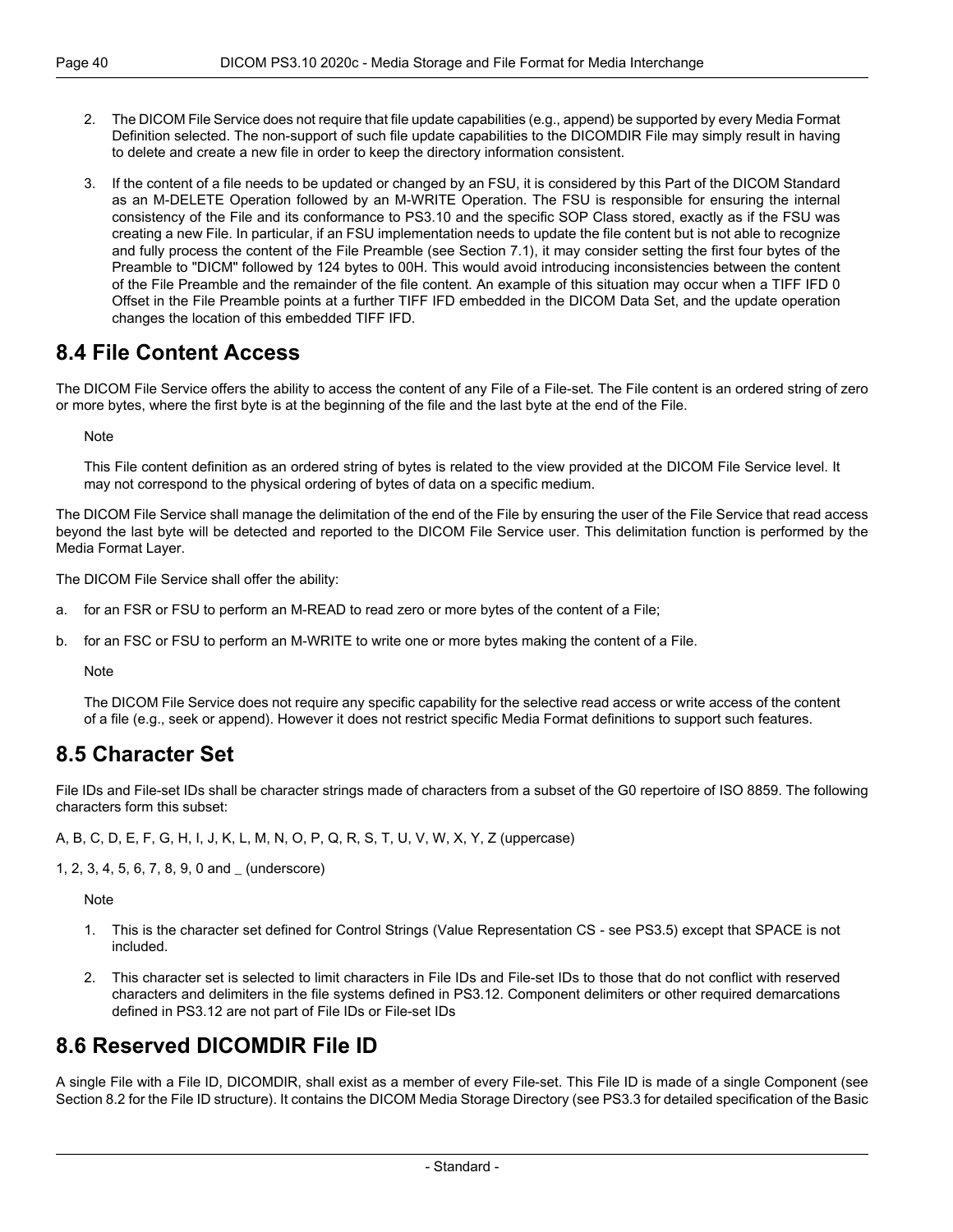Directory IOD), which includes general information about the whole File-set. This general information is always present, but optionally the directory content may be left empty in environments where it would not be needed. If the DICOMDIR File does not exist in a File set, the File-set does not conform to PS3.10. The DICOMDIR shall not reference Files outside of the File-set to which it belongs.

Note

- 1. An example of the content of the DICOMDIR File may be found in [Annex](#page-44-0) A.
- 2. If one chooses to map the origin of a File-set to a specific directory node in a specific Media Format, the File IDs, including the DICOMDIR File IDs, would be relative to this directory node path name.

The DICOMDIR File shall use the Explicit VR Little Endian Transfer Syntax (UID=1.2.840.10008.1.2.1) to encode the Media Storage Directory SOP Class. The DICOMDIR File shall comply with the DICOM File Format specified in Section 7 of this Standard. In partic ular the:

- a. SOP Class UID in the File Meta Information (header of the DICOMDIR File) shall have the Value specified in [PS3.4](part04.pdf#PS3.4) of this Standard for the Media Storage Directory SOP Class;
- b. SOP Instance UID in the File Meta Information (header of the DICOMDIR File) shall contain the File-set UID Value. The File-set UID is assigned by the Application Entity that created the File-set (FSC role, see [Section](#page-37-1) 8.3) with zero or more DICOM Files. This File-set UID Value shall not be changed by any other Application Entities reading or updating the content of the File-set.

#### Note

- 1. This policy reflects that a File-set is an abstraction of a "container" within which Files may be created or read. The File set UID is related to the "container" not its content. A File-set in the DICOM File Service is intended to be mapped to a supporting feature of a selected Media Format (e.g., volume or partition).
- 2. The Standard does not prevent the making of duplicate copies of a File-set (i.e., a File-set with the same File-set UID). However, within a managed domain of File-sets, a domain specific policy may be used to prevent the creation of such duplicate File-sets.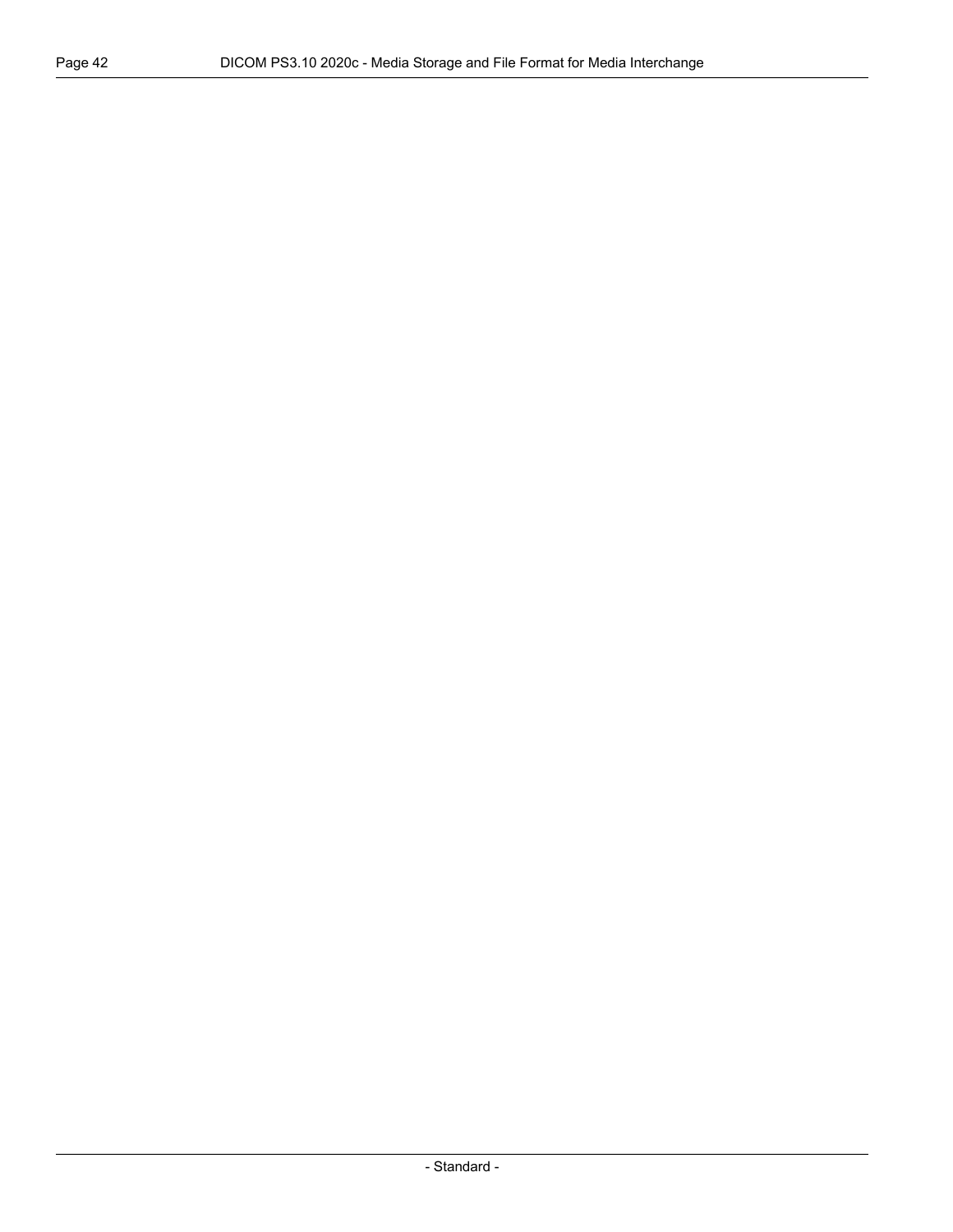## <span id="page-42-0"></span>**9 Conformance Requirements**

An implementation of PS3.10 shall:

- a. have a Conformance Statement based on a [PS3.11](part11.pdf#PS3.11) Application Profile in accordance with the framework defined in [PS3.2,](part02.pdf#PS3.2) which will include addressing the Security Requirements defined in [Section](#page-34-1) 7.5;
- b. meet the requirements of the DICOM File Format as specified in [Section](#page-30-0) 7;
- c. support the DICOM File Service as specified in [Section](#page-36-0) 8, in one or more of the roles identified in [Section](#page-37-1) 8.3;
- d. perform the Media Operations defined in [Table](#page-38-0) 8.3-1 according to the role supported;
- e. support the DICOMDIR File with a content as specified in the Media Storage Directory SOP Class in [PS3.4.](part04.pdf#PS3.4)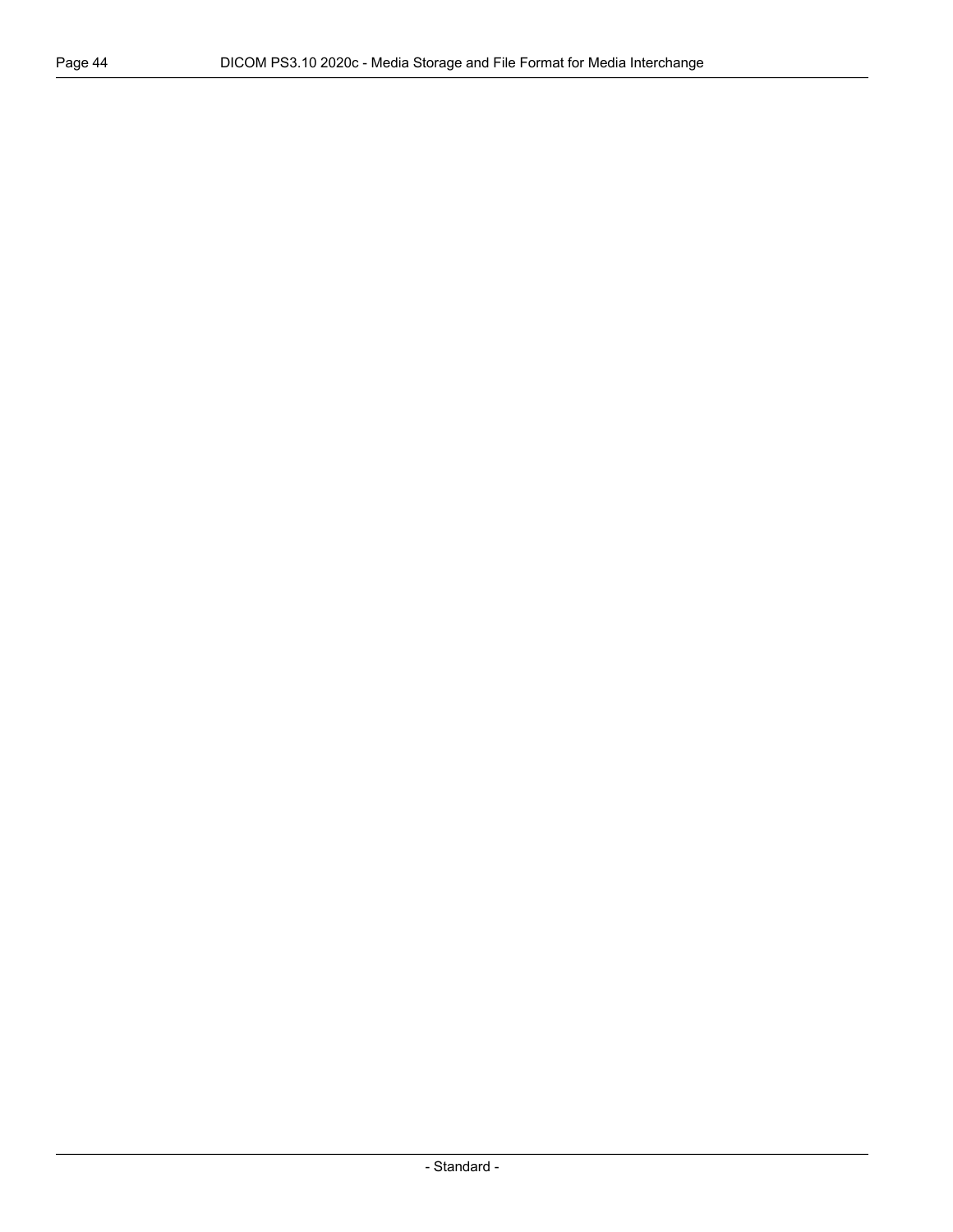# <span id="page-44-0"></span>**A Example of DICOMDIR File Content (Informative)**

<span id="page-44-1"></span>This Annex provides an example of a File content that is based on selected aspects of the example introduced in [PS3.3](part03.pdf#PS3.3) for the Basic Directory Information Object. This is not a normative Annex. It is only an illustration, which is simply intended to help the reader better understand the organization of a DICOM Directory stored in a DICOMDIR File.

## **A.1 Simple Directory Content Example**

<span id="page-44-2"></span>[Table](#page-44-2) A.1-1 shows in a simplified manner, the content of a simple DICOMDIR File. Values of elements are noted between square brackets (e.g., [1.2.840.10008.34.7.6]). Byte Offsets are shown by symbolic Values noted between brackets (e.g., {1493}).

| Meta-Info                               | 128 bytes | File Preamble [all bytes set to 00H]                               |
|-----------------------------------------|-----------|--------------------------------------------------------------------|
|                                         | 4 bytes   | <b>DICOM Prefix [DICM]</b>                                         |
|                                         | 0002,0000 | File Meta Information Group Length                                 |
|                                         | 0002,0001 | File Meta-Information Version [0001]                               |
|                                         | 0002,0002 | Media Storage SOP Class UID [1.2.840.10008.1.3.10]                 |
|                                         | 0002,0003 | Media Storage SOP Instance UID [1.2.840.23856.36.45.3]             |
|                                         | 0002,0010 | Transfer Syntax UID [1.2.840.10008.1.1]                            |
|                                         | 0002,0012 | Implementation Class UID [1.2.840.23856.34.90.3]                   |
|                                         |           |                                                                    |
| File-set Identification                 | 0004,1130 | File-set ID [EXAMPLE]                                              |
|                                         | .         |                                                                    |
| <b>General Directory</b><br>Information | 0004,1200 | Offset of First Record of Root Directory Entity {1829}             |
|                                         | 0004,1202 | Offset of Last Record of Root Directory Entity {6F18}              |
|                                         | 0004,1212 | File-set Consistency Flag [0000H]                                  |
|                                         |           |                                                                    |
|                                         | 0004,1220 | Directory Record Sequence.                                         |
|                                         |           | This Data Element Value includes the following Sequence of Items.  |
| {1829} Item Tag                         | FFFE,E000 | Item Data Element (includes the following Data Elements)           |
| Study 1                                 | 0004,1400 | Offset of the next Directory Record in Directory Entity (not shown |
| Directory Record                        | 0004,1410 | in example)                                                        |
|                                         | 0004,1420 | Record In-use Flag [FFFFH]                                         |
|                                         |           | Offset of Referenced Lower Level Directory Entity {2299}           |
|                                         |           |                                                                    |
|                                         | 0004,1430 | Directory Record Type [STUDY]                                      |
|                                         |           |                                                                    |

#### **Table A.1-1. Directory Content Example**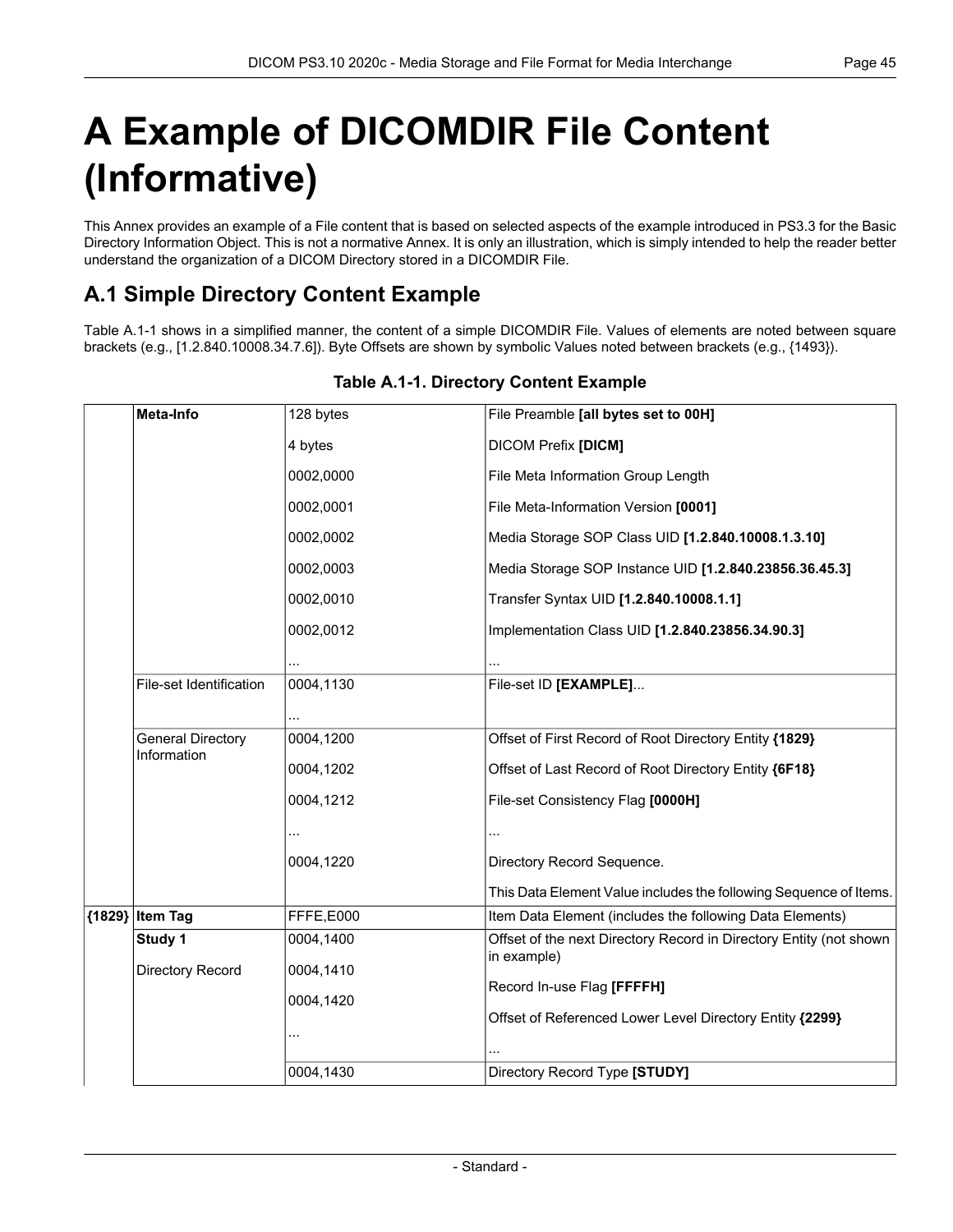|          | <b>Selection Keys</b> | 0020,000D | Study Instance UID [1.2.840.4656.23.4568745]                         |
|----------|-----------------------|-----------|----------------------------------------------------------------------|
|          |                       | 0020,0010 | Study ID [srt78UJ]                                                   |
|          |                       |           |                                                                      |
|          |                       |           |                                                                      |
|          | Item Delimitation Tag | FFFE,E00D | Item Delimitation Tag is present only if Item is of undefined length |
| ${2299}$ | <b>Item Tag</b>       | FFFE,E000 | Item Data Element (includes the following Data Elements)             |
|          | Series 1              | 0004,1400 | Offset of the next Directory Record in Directory Entity (not shown   |
|          | Directory Record      | 0004,1410 | in example)                                                          |
|          |                       | 0004,1420 | Record In-use Flag [OFFFFH]                                          |
|          |                       |           | Offset of Referenced Lower Level Directory Entity {2681}             |
|          |                       |           |                                                                      |
|          |                       | 0004,1430 | Directory Record Type [SERIES]                                       |
|          | <b>Selection Keys</b> | 0008,0060 | Modality [NM]                                                        |
|          |                       |           |                                                                      |
|          |                       | 0020,0011 | Series Number [2]                                                    |
|          |                       |           |                                                                      |
|          | Item Delimitation Tag | FFFE,E00D | Item Delimitation Tag is present only if Item is of undefined length |
| ${2681}$ | <b>Item Tag</b>       | FFFE,E000 | Item Data Element (includes the following Data Elements)             |
|          | Image 1               | 0004,1400 | Offset of the next Directory Record in Directory Entity {3419}       |
|          | Directory Record      | 0004,1410 | Record In-use Flag [FFFFH]                                           |
|          |                       | 0004,1420 | Offset of Referenced Lower Level Directory Entity [00000000H]        |
|          |                       |           |                                                                      |
|          |                       | 0004,1430 | Directory Record Type [IMAGE]                                        |
|          |                       | 0004,1500 | Referenced File ID [DIR\TDRI\3856G3]                                 |
|          |                       | 0004,1510 | Referenced SOP Class UID in File [1.2.840.10008.5.1.4.1.1.5]         |
|          |                       | 0004,1511 | Referenced SOP Instance UID in File [1.2.840.34.56.78999654.234]     |
|          |                       | 0004,1512 | Referenced Transfer Syntax UID in File [1.2.840.10008.1.2.1]         |
|          | Selection Keys        | 0008,0018 | Image SOP Instance UID [1.2.840.34.56.78999654.234]                  |
|          |                       | 0020,0013 | Image Number [1]                                                     |
|          |                       |           |                                                                      |
|          | Item Delimitation Tag | FFFE,E00D | Item Delimitation Tag is present only if Item is of undefined length |
| (3419)   | <b>Item Tag</b>       | FFFE,E000 | Item Data Element (includes the following Data Elements)             |
|          | Image 2               | 0004,1400 | Offset of the next Directory Record in Directory Entity (not shown   |
|          | Directory Record      | 0004,1410 | in example)                                                          |
|          |                       |           | Record In-use Flag [FFFFH]                                           |
|          | 0004,1420             |           |                                                                      |
|          |                       |           | Offset of Referenced Lower Level Directory Entity [00000000H]        |
|          |                       | 0004,1430 | Directory Record Type [IMAGE]                                        |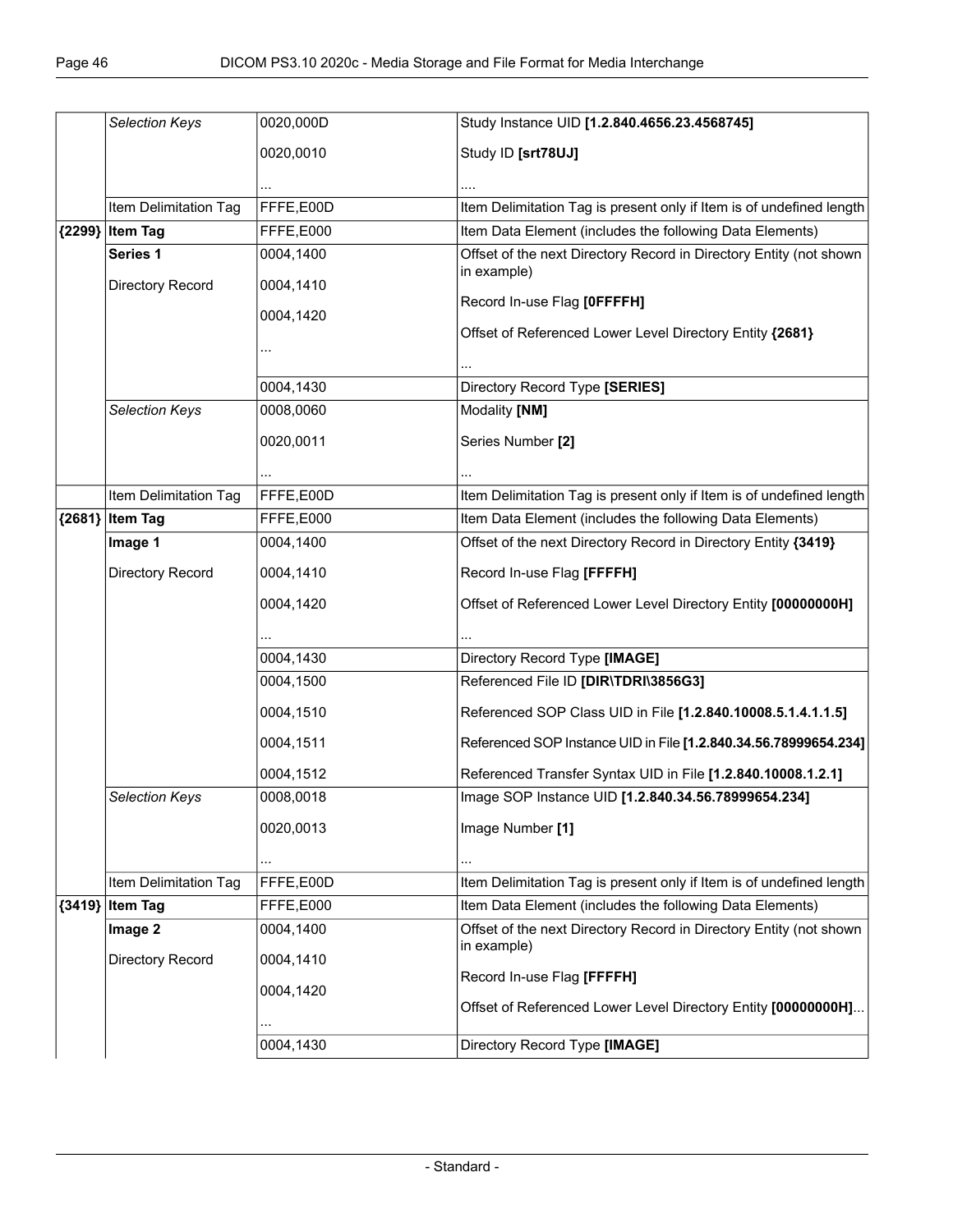|          |                              | 0004,1500 | Referenced File ID [DIR\TDRI\3856G7]                                                                                                                               |
|----------|------------------------------|-----------|--------------------------------------------------------------------------------------------------------------------------------------------------------------------|
|          |                              | 0004,1510 | Referenced SOP Class UID in File [1.2.840.10008.5.1.4.1.1.5]                                                                                                       |
|          |                              | 0004,1511 | Referenced SOP Instance UID in File [1.2.840.34.56.78999654.235]                                                                                                   |
|          |                              | 0004,1512 | Referenced Transfer Syntax UID in File [1.2.840.10008.1.2.2]                                                                                                       |
|          | Selection Keys               | 0008,0018 | Image SOP Instance UID [1.2.840.34.56.78999654.235]                                                                                                                |
|          |                              | 0020,0013 | Image Number [2]                                                                                                                                                   |
|          |                              |           |                                                                                                                                                                    |
|          | Item Delimitation Tag        | FFFE,E00D | Item Delimitation Tag is present only if Item is of undefined length                                                                                               |
| ${6F18}$ | <b>Item Tag</b>              | FFFE,E000 | Item Data Element (includes the following Data Elements)                                                                                                           |
|          | <b>Patient C</b>             | 0004,1400 | Offset of the next Directory Record in Directory Entity {00000000H}                                                                                                |
|          | Directory Record             | 0004,1410 | Record In-use Flag [FFFFH]                                                                                                                                         |
|          |                              | 0004,1430 | Directory Record Type [PATIENT]                                                                                                                                    |
|          |                              |           |                                                                                                                                                                    |
|          | <b>Selection Keys</b>        | 0010,0010 | Patient Name [Patient C]                                                                                                                                           |
|          |                              | 0010,0020 | Patient ID [523-61-8765]                                                                                                                                           |
|          |                              |           | .                                                                                                                                                                  |
|          | Item Delimitation Tag        | FFFE,E00D | Item Delimitation Tag is present only if Item is of undefined length                                                                                               |
|          | Sequence Delimitation<br>Tag | FFFE,E0DD | Used only if the Directory Record Sequence (0004,1220) is of<br>undefined length to delimit the end of the Value of the Directory<br>Record Sequence Data Element. |

## <span id="page-46-0"></span>**A.2 Example of DICOMDIR File Content With Multiple Referenced Files**

This section was previously defined in DICOM. It is now retired. See PS3.3-1998.